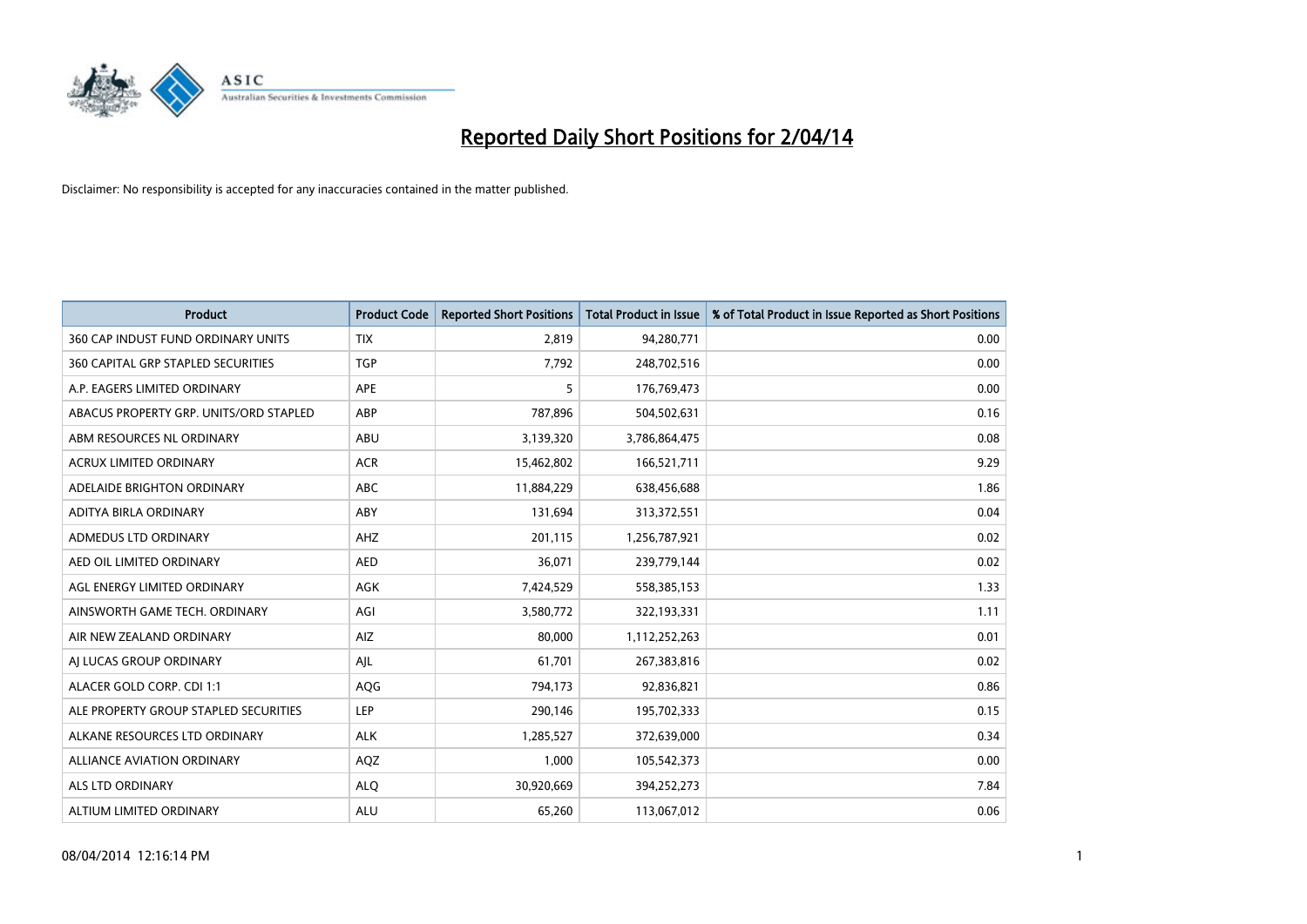

| <b>Product</b>                          | <b>Product Code</b> | <b>Reported Short Positions</b> | <b>Total Product in Issue</b> | % of Total Product in Issue Reported as Short Positions |
|-----------------------------------------|---------------------|---------------------------------|-------------------------------|---------------------------------------------------------|
| ALTONA MINING LTD ORDINARY              | <b>AOH</b>          | 230,874                         | 532,234,704                   | 0.04                                                    |
| ALUMINA LIMITED ORDINARY                | <b>AWC</b>          | 80,300,642                      | 2,806,225,615                 | 2.86                                                    |
| AMALGAMATED HOLDINGS ORDINARY           | AHD                 | 9,363                           | 157,854,701                   | 0.01                                                    |
| AMCOM TELECOMM, ORDINARY                | AMM                 | 1,051,221                       | 244,557,101                   | 0.43                                                    |
| AMCOR LIMITED ORDINARY                  | AMC                 | 3,583,880                       | 1,206,684,923                 | 0.30                                                    |
| AMP CAPITAL CHINA ORDINARY UNITS        | <b>AGF</b>          | 26,423                          | 374,593,484                   | 0.01                                                    |
| AMP LIMITED ORDINARY                    | AMP                 | 39,856,488                      | 2,957,737,964                 | 1.35                                                    |
| ANSELL LIMITED ORDINARY                 | <b>ANN</b>          | 4,597,880                       | 152,937,881                   | 3.01                                                    |
| ANTARES ENERGY LTD ORDINARY             | <b>AZZ</b>          | 1,028,740                       | 255,000,000                   | 0.40                                                    |
| ANZ BANKING GRP LTD ORDINARY            | ANZ                 | 7,216,631                       | 2,744,118,670                 | 0.26                                                    |
| APA GROUP STAPLED SECURITIES            | APA                 | 24,537,486                      | 835,750,807                   | 2.94                                                    |
| APN NEWS & MEDIA ORDINARY               | <b>APN</b>          | 3,441,820                       | 1,029,041,356                 | 0.33                                                    |
| AQUARIUS PLATINUM. ORDINARY             | <b>AOP</b>          | 2,972,049                       | 487,782,536                   | 0.61                                                    |
| AQUILA RESOURCES ORDINARY               | <b>AQA</b>          | 11,642,767                      | 411,804,442                   | 2.83                                                    |
| ARAFURA RESOURCE LTD ORDINARY           | <b>ARU</b>          | 38,002                          | 441,270,644                   | 0.01                                                    |
| ARB CORPORATION ORDINARY                | ARP                 | 1,506,125                       | 72,493,302                    | 2.08                                                    |
| ARDENT LEISURE GROUP STAPLED SECURITIES | AAD                 | 3,053,294                       | 405,055,708                   | 0.75                                                    |
| ARENA REIT. ORDINARY UNITS              | <b>ARF</b>          | 33,164                          | 211,495,653                   | 0.02                                                    |
| ARISTOCRAT LEISURE ORDINARY             | <b>ALL</b>          | 8,838,439                       | 551,418,047                   | 1.60                                                    |
| ARRIUM LTD ORDINARY                     | ARI                 | 25,754,336                      | 1,361,469,008                 | 1.89                                                    |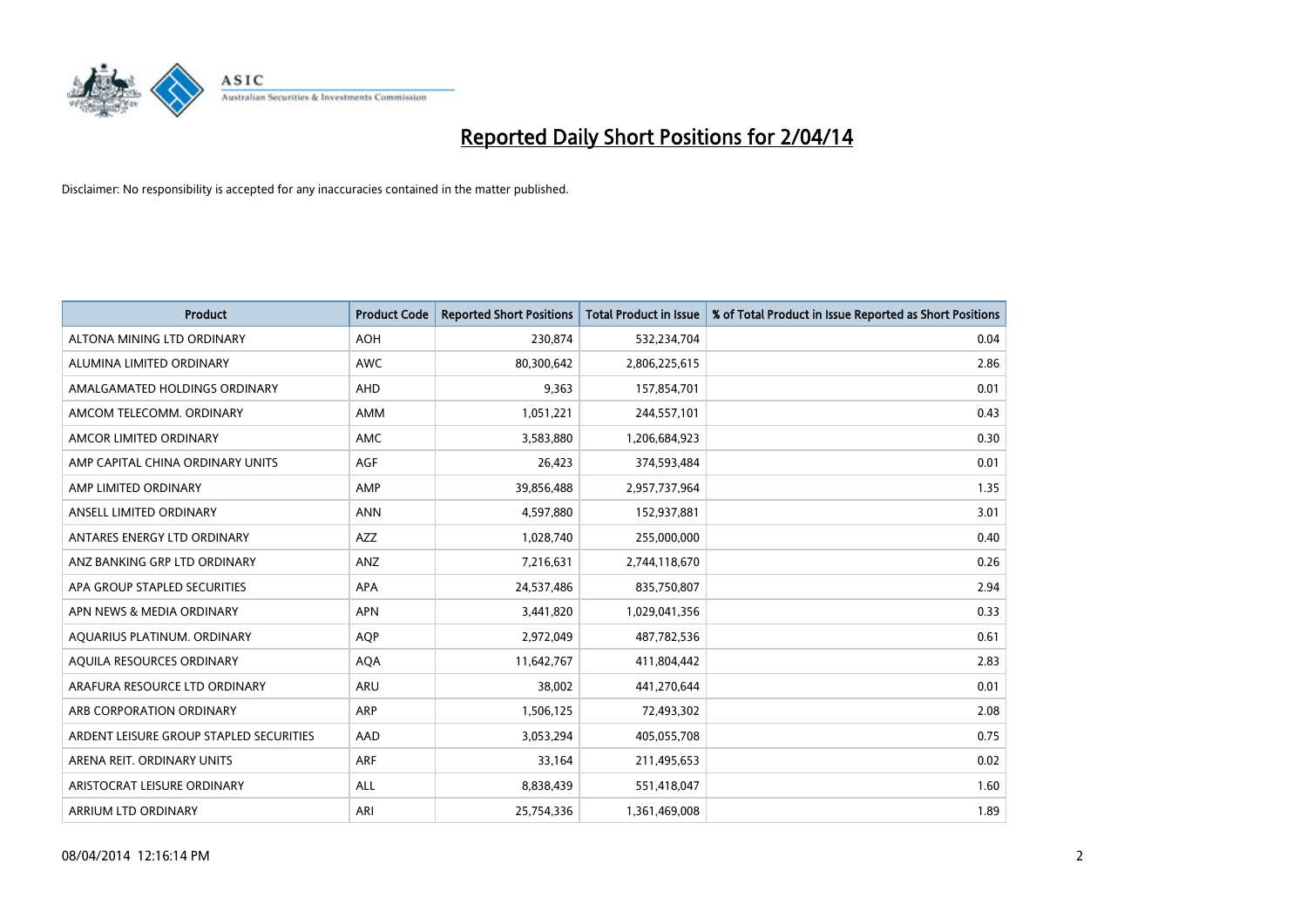

| <b>Product</b>                            | <b>Product Code</b> | <b>Reported Short Positions</b> | <b>Total Product in Issue</b> | % of Total Product in Issue Reported as Short Positions |
|-------------------------------------------|---------------------|---------------------------------|-------------------------------|---------------------------------------------------------|
| <b>ASCIANO LIMITED ORDINARY</b>           | <b>AIO</b>          | 8,357,144                       | 975,385,664                   | 0.86                                                    |
| ASG GROUP LIMITED ORDINARY                | ASZ                 | 553,838                         | 206,720,839                   | 0.27                                                    |
| ASPEN GROUP ORD/UNITS STAPLED             | <b>APZ</b>          | 76,563                          | 119,946,366                   | 0.06                                                    |
| ASTRO JAP PROP GROUP STAPLED US PROHIBIT. | AJA                 | 24,555                          | 67,211,752                    | 0.04                                                    |
| ASX LIMITED ORDINARY                      | ASX                 | 4,034,243                       | 193,595,162                   | 2.08                                                    |
| ATLAS IRON LIMITED ORDINARY               | <b>AGO</b>          | 100,688,488                     | 915,496,158                   | 11.00                                                   |
| AUCKLAND INTERNATION DEFERRED SETTLEMENT  | <b>AIADA</b>        | 3,669                           | 1,190,308,041                 | 0.00                                                    |
| AURIZON HOLDINGS LTD ORDINARY             | AZJ                 | 32,592,283                      | 2,137,284,503                 | 1.52                                                    |
| <b>AURORA OIL &amp; GAS ORDINARY</b>      | <b>AUT</b>          | 4,310,892                       | 448,785,778                   | 0.96                                                    |
| AUSDRILL LIMITED ORDINARY                 | <b>ASL</b>          | 29,309,247                      | 312,277,224                   | 9.39                                                    |
| AUSENCO LIMITED ORDINARY                  | AAX                 | 1,894,565                       | 168,449,799                   | 1.12                                                    |
| <b>AUSTAL LIMITED ORDINARY</b>            | ASB                 | 330,966                         | 346,379,377                   | 0.10                                                    |
| AUSTBROKERS HOLDINGS ORDINARY             | <b>AUB</b>          | 1,295                           | 59,642,171                    | 0.00                                                    |
| AUSTIN ENGINEERING ORDINARY               | ANG                 | 1,125,241                       | 84,274,004                    | 1.34                                                    |
| AUSTRALAND PROPERTY STAPLED SECURITY      | <b>ALZ</b>          | 3,129,750                       | 578,984,528                   | 0.54                                                    |
| AUSTRALIAN AGRICULT. ORDINARY             | AAC                 | 3,954,659                       | 532,294,404                   | 0.74                                                    |
| <b>AUSTRALIAN EDUCATION UNITS</b>         | <b>AEU</b>          | 163,655                         | 205,069,661                   | 0.08                                                    |
| AUSTRALIAN FOUNDAT, ORDINARY              | AFI                 | 638                             | 1,049,055,166                 | 0.00                                                    |
| AUSTRALIAN INFR LTD ORDINARY              | <b>AIX</b>          | 20,098                          | 620,733,944                   | 0.00                                                    |
| AUSTRALIAN PHARM. ORDINARY                | API                 | 11,315,336                      | 488,115,883                   | 2.32                                                    |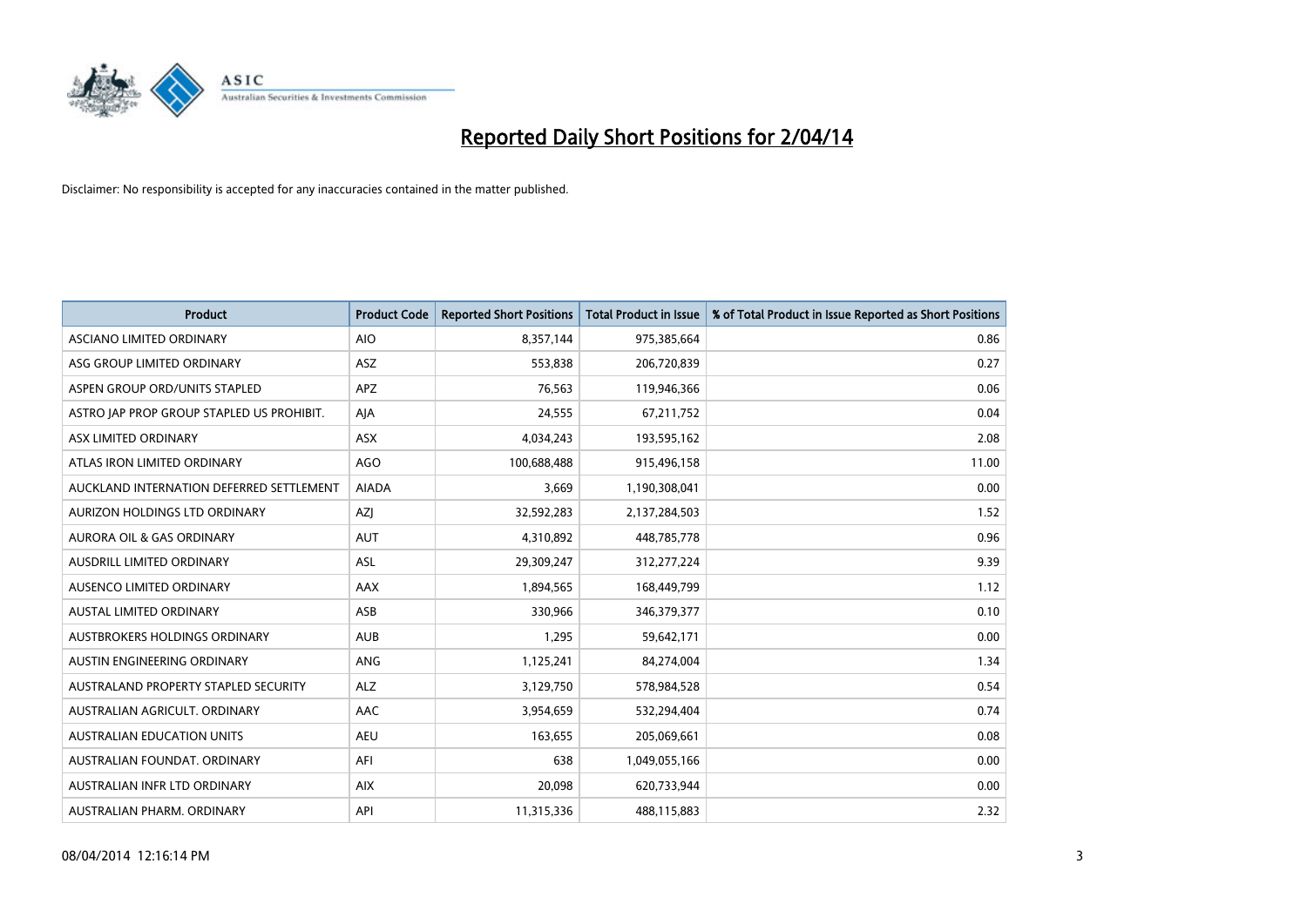

| <b>Product</b>                      | <b>Product Code</b> | <b>Reported Short Positions</b> | <b>Total Product in Issue</b> | % of Total Product in Issue Reported as Short Positions |
|-------------------------------------|---------------------|---------------------------------|-------------------------------|---------------------------------------------------------|
| AUTOMOTIVE HOLDINGS ORDINARY        | <b>AHE</b>          | 891,239                         | 293,530,972                   | 0.30                                                    |
| AVEO GROUP STAPLED SECURITIES       | <b>AOG</b>          | 11,190,049                      | 500,111,460                   | 2.24                                                    |
| AWE LIMITED ORDINARY                | <b>AWE</b>          | 715,374                         | 522,696,385                   | 0.14                                                    |
| AZONTO PET LTD ORDINARY             | <b>APY</b>          | 1                               | 1,158,625,100                 | 0.00                                                    |
| <b>BANDANNA ENERGY ORDINARY</b>     | <b>BND</b>          | 27,081,588                      | 528,481,199                   | 5.12                                                    |
| BANK OF QUEENSLAND. ORDINARY        | <b>BOQ</b>          | 3,762,438                       | 322,566,581                   | 1.17                                                    |
| <b>BANNERMAN RESOURCES ORDINARY</b> | <b>BMN</b>          | 47                              | 322,885,298                   | 0.00                                                    |
| <b>BASE RES LIMITED ORDINARY</b>    | <b>BSE</b>          | 6,429,179                       | 561,840,029                   | 1.14                                                    |
| <b>BATHURST RES LTD. ORDINARY</b>   | <b>BRL</b>          | 10,595,737                      | 821,457,725                   | 1.29                                                    |
| <b>BC IRON LIMITED ORDINARY</b>     | <b>BCI</b>          | 1,889,617                       | 124,028,630                   | 1.52                                                    |
| BEACH ENERGY LIMITED ORDINARY       | <b>BPT</b>          | 18,871,970                      | 1,289,179,060                 | 1.46                                                    |
| BEADELL RESOURCE LTD ORDINARY       | <b>BDR</b>          | 51,133,305                      | 790,777,280                   | 6.47                                                    |
| <b>BEGA CHEESE LTD ORDINARY</b>     | <b>BGA</b>          | 641,552                         | 152,245,802                   | 0.42                                                    |
| BENDIGO AND ADELAIDE ORDINARY       | <b>BEN</b>          | 11,983,530                      | 410,297,092                   | 2.92                                                    |
| BENITEC BIOPHARMA ORDINARY          | <b>BLT</b>          | 22,676                          | 100,177,526                   | 0.02                                                    |
| BENTHAM IMF LTD ORDINARY            | <b>IMF</b>          | 4,138,519                       | 164,380,143                   | 2.52                                                    |
| BERKELEY RESOURCES ORDINARY         | <b>BKY</b>          | 131,002                         | 180,361,323                   | 0.07                                                    |
| BETASHARES ASX RES ETF UNITS        | <b>ORE</b>          | 517,432                         | 3,022,150                     | 17.12                                                   |
| BETASHARESCASHETF ETF UNITS         | AAA                 | 28,000                          | 6,440,688                     | 0.43                                                    |
| BHP BILLITON LIMITED ORDINARY       | <b>BHP</b>          | 11,212,547                      | 3,211,691,105                 | 0.35                                                    |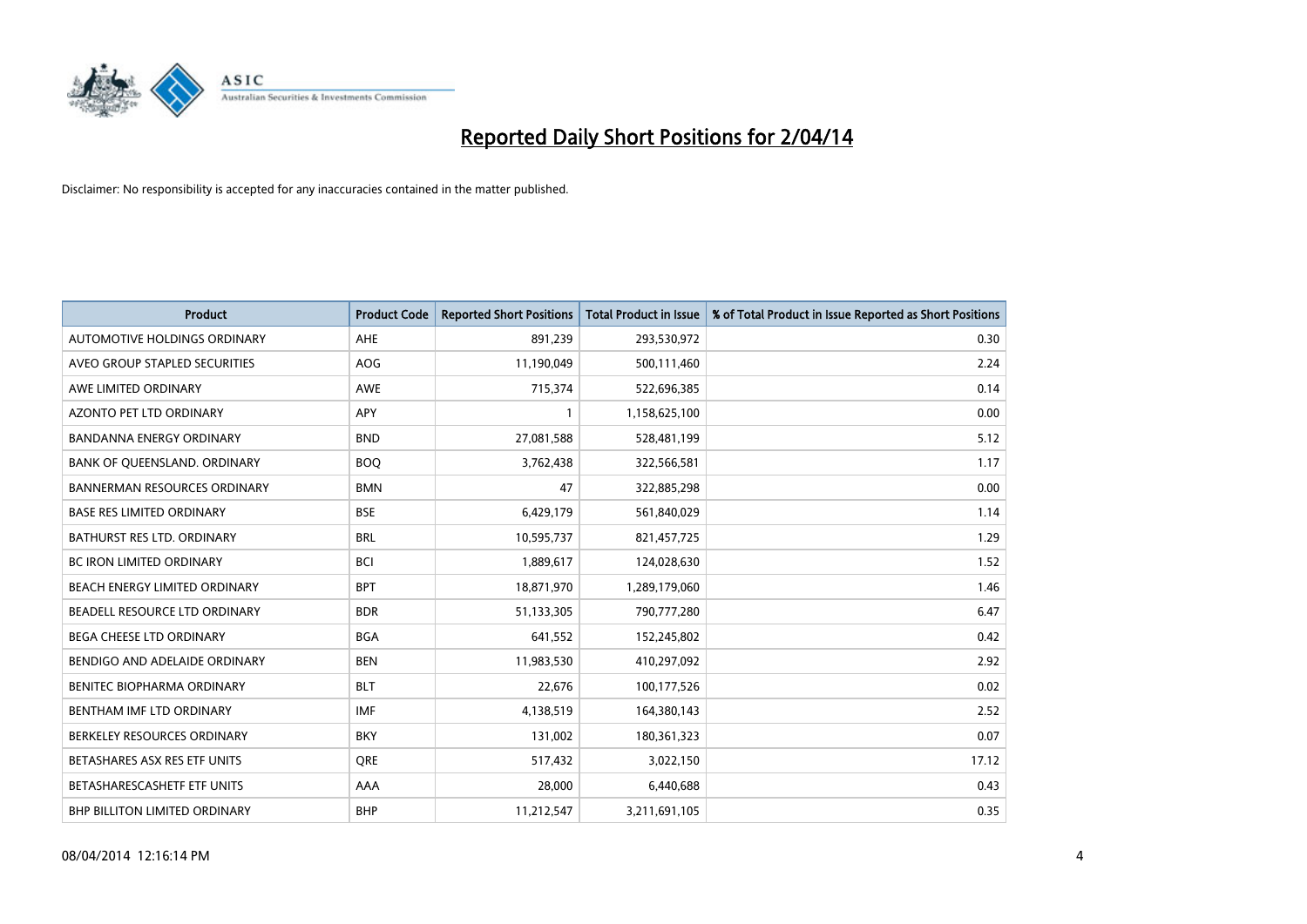

| <b>Product</b>                                | <b>Product Code</b> | <b>Reported Short Positions</b> | <b>Total Product in Issue</b> | % of Total Product in Issue Reported as Short Positions |
|-----------------------------------------------|---------------------|---------------------------------|-------------------------------|---------------------------------------------------------|
| <b>BILLABONG ORDINARY</b>                     | <b>BBG</b>          | 12,655,912                      | 990,370,034                   | 1.28                                                    |
| <b>BIONOMICS LIMITED ORDINARY</b>             | <b>BNO</b>          | 325,501                         | 417,331,567                   | 0.08                                                    |
| <b>BLACKMORES LIMITED ORDINARY</b>            | BKL                 | 5,629                           | 17,046,032                    | 0.03                                                    |
| <b>BLACKTHORN RESOURCES ORD US PROHIBITED</b> | <b>BTR</b>          | 275,589                         | 164,285,950                   | 0.17                                                    |
| <b>BLUESCOPE STEEL LTD ORDINARY</b>           | <b>BSL</b>          | 6,572,769                       | 558,733,728                   | 1.18                                                    |
| <b>BOART LONGYEAR ORDINARY</b>                | <b>BLY</b>          | 47,211,868                      | 461,163,412                   | 10.24                                                   |
| <b>BOOM LOGISTICS ORDINARY</b>                | <b>BOL</b>          | 150,000                         | 474,868,764                   | 0.03                                                    |
| BORAL LIMITED. ORDINARY                       | <b>BLD</b>          | 25,148,428                      | 782,736,249                   | 3.21                                                    |
| <b>BRADKEN LIMITED ORDINARY</b>               | <b>BKN</b>          | 18,880,453                      | 171,027,249                   | 11.04                                                   |
| <b>BRAMBLES LIMITED ORDINARY</b>              | <b>BXB</b>          | 1,375,320                       | 1,562,854,762                 | 0.09                                                    |
| BREVILLE GROUP LTD ORDINARY                   | <b>BRG</b>          | 2,063,889                       | 130,095,322                   | 1.59                                                    |
| BRICKWORKS LIMITED ORDINARY                   | <b>BKW</b>          | 16,176                          | 148,038,996                   | 0.01                                                    |
| BROCKMAN MINING LTD ORDINARY                  | <b>BCK</b>          | 36                              | 8,381,982,131                 | 0.00                                                    |
| BT INVESTMENT MNGMNT ORDINARY                 | <b>BTT</b>          | 234,543                         | 282,727,073                   | 0.08                                                    |
| <b>BURU ENERGY ORDINARY</b>                   | <b>BRU</b>          | 13,739,256                      | 298,505,530                   | 4.60                                                    |
| <b>BWP TRUST ORDINARY UNITS</b>               | <b>BWP</b>          | 6,829,418                       | 634,395,195                   | 1.08                                                    |
| CABCHARGE AUSTRALIA ORDINARY                  | CAB                 | 8,873,311                       | 120,430,683                   | 7.37                                                    |
| CALTEX AUSTRALIA ORDINARY                     | <b>CTX</b>          | 1,956,915                       | 270,000,000                   | 0.72                                                    |
| <b>CARDNO LIMITED ORDINARY</b>                | CDD                 | 6,864,170                       | 160,954,250                   | 4.26                                                    |
| <b>CARINDALE PROPERTY UNIT</b>                | <b>CDP</b>          | 471                             | 70,000,000                    | 0.00                                                    |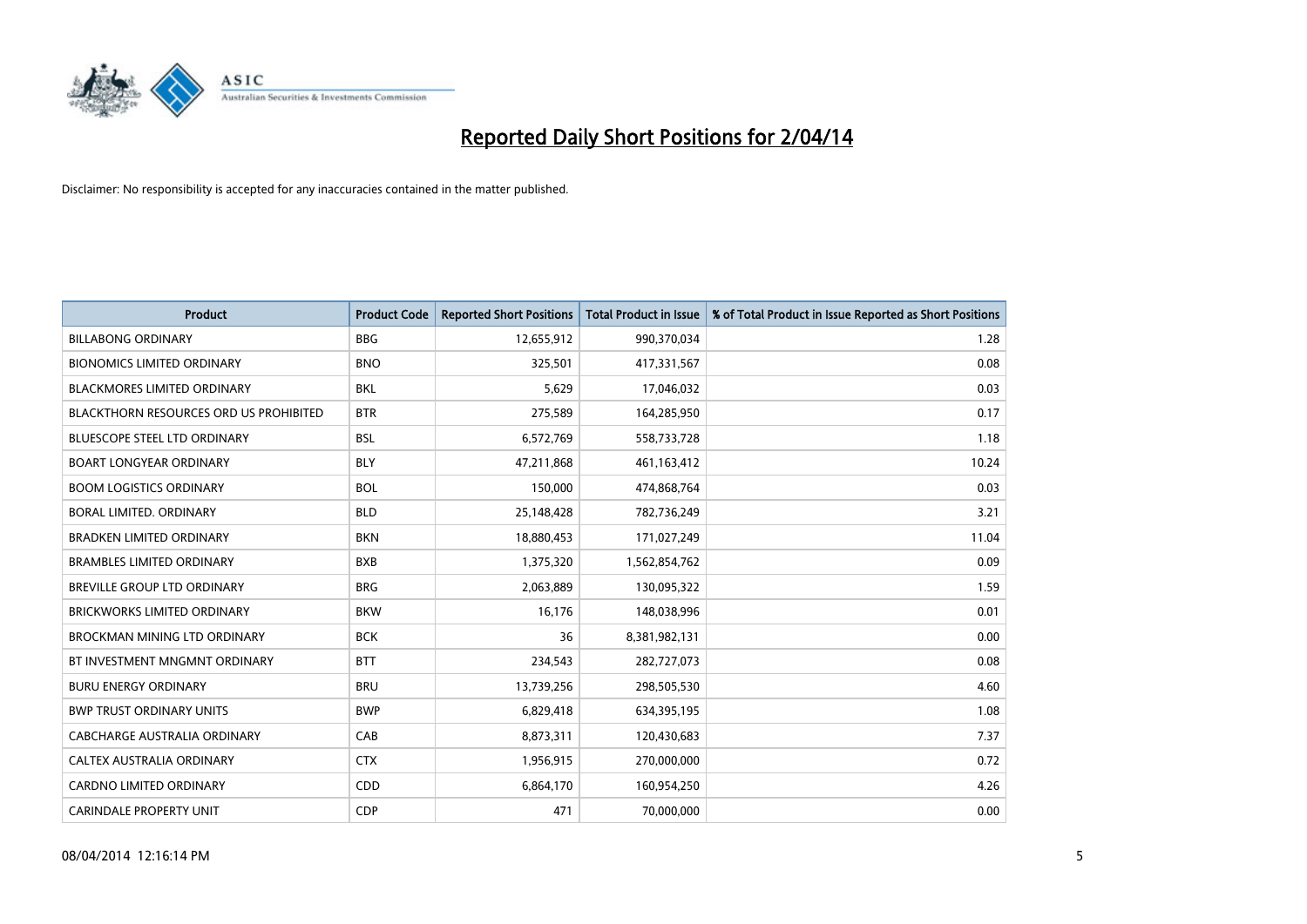

| <b>Product</b>                          | <b>Product Code</b> | <b>Reported Short Positions</b> | <b>Total Product in Issue</b> | % of Total Product in Issue Reported as Short Positions |
|-----------------------------------------|---------------------|---------------------------------|-------------------------------|---------------------------------------------------------|
| CARNARVON PETROLEUM ORDINARY            | <b>CVN</b>          | 734                             | 986,565,952                   | 0.00                                                    |
| CARSALES.COM LTD ORDINARY               | <b>CRZ</b>          | 7,093,144                       | 237,773,965                   | 2.98                                                    |
| CASH CONVERTERS ORDINARY                | CCV                 | 12,256,171                      | 426,302,767                   | 2.87                                                    |
| CEDAR WOODS PROP. ORDINARY              | <b>CWP</b>          | 84,274                          | 73,732,683                    | 0.11                                                    |
| <b>CENTRAL PETROLEUM ORDINARY</b>       | <b>CTP</b>          | 554,334                         | 309,220,273                   | 0.18                                                    |
| <b>CERAMIC FUEL CELLS ORDINARY</b>      | <b>CFU</b>          | 498,830                         | 1,771,524,324                 | 0.03                                                    |
| CFS RETAIL TRUST GRP STAPLED SECURITIES | <b>CFX</b>          | 73,438,321                      | 3,018,050,810                 | 2.43                                                    |
| CHALLENGER DIV.PRO. STAPLED UNITS       | <b>CDI</b>          | 145,451                         | 214,101,013                   | 0.07                                                    |
| <b>CHALLENGER LIMITED ORDINARY</b>      | <b>CGF</b>          | 1,217,373                       | 530,862,585                   | 0.23                                                    |
| CHARTER HALL GROUP STAPLED US PROHIBIT. | <b>CHC</b>          | 314,394                         | 347,925,558                   | 0.09                                                    |
| <b>CHARTER HALL RETAIL UNITS</b>        | <b>COR</b>          | 10,593,384                      | 369,040,750                   | 2.87                                                    |
| <b>CHORUS LIMITED ORDINARY</b>          | <b>CNU</b>          | 482,071                         | 396,369,767                   | 0.12                                                    |
| CITIGOLD CORP LTD ORDINARY              | <b>CTO</b>          | 153,427                         | 1,495,764,906                 | 0.01                                                    |
| CLINUVEL PHARMACEUT, ORDINARY           | <b>CUV</b>          | 600                             | 38,217,038                    | 0.00                                                    |
| COAL OF AFRICA LTD ORDINARY             | <b>CZA</b>          | 426                             | 1,048,368,613                 | 0.00                                                    |
| <b>COALSPUR MINES LTD ORDINARY</b>      | <b>CPL</b>          | 6,394,296                       | 641,394,435                   | 1.00                                                    |
| <b>COBAR CONSOLIDATED ORDINARY</b>      | CCU                 | 100,000                         | 329,715,353                   | 0.03                                                    |
| COCA-COLA AMATIL ORDINARY               | <b>CCL</b>          | 16,087,390                      | 763,590,249                   | 2.11                                                    |
| <b>COCHLEAR LIMITED ORDINARY</b>        | <b>COH</b>          | 9,755,504                       | 57,062,020                    | 17.10                                                   |
| <b>COCKATOO COAL ORDINARY</b>           | <b>COK</b>          | 167,987                         | 4,529,134,266                 | 0.00                                                    |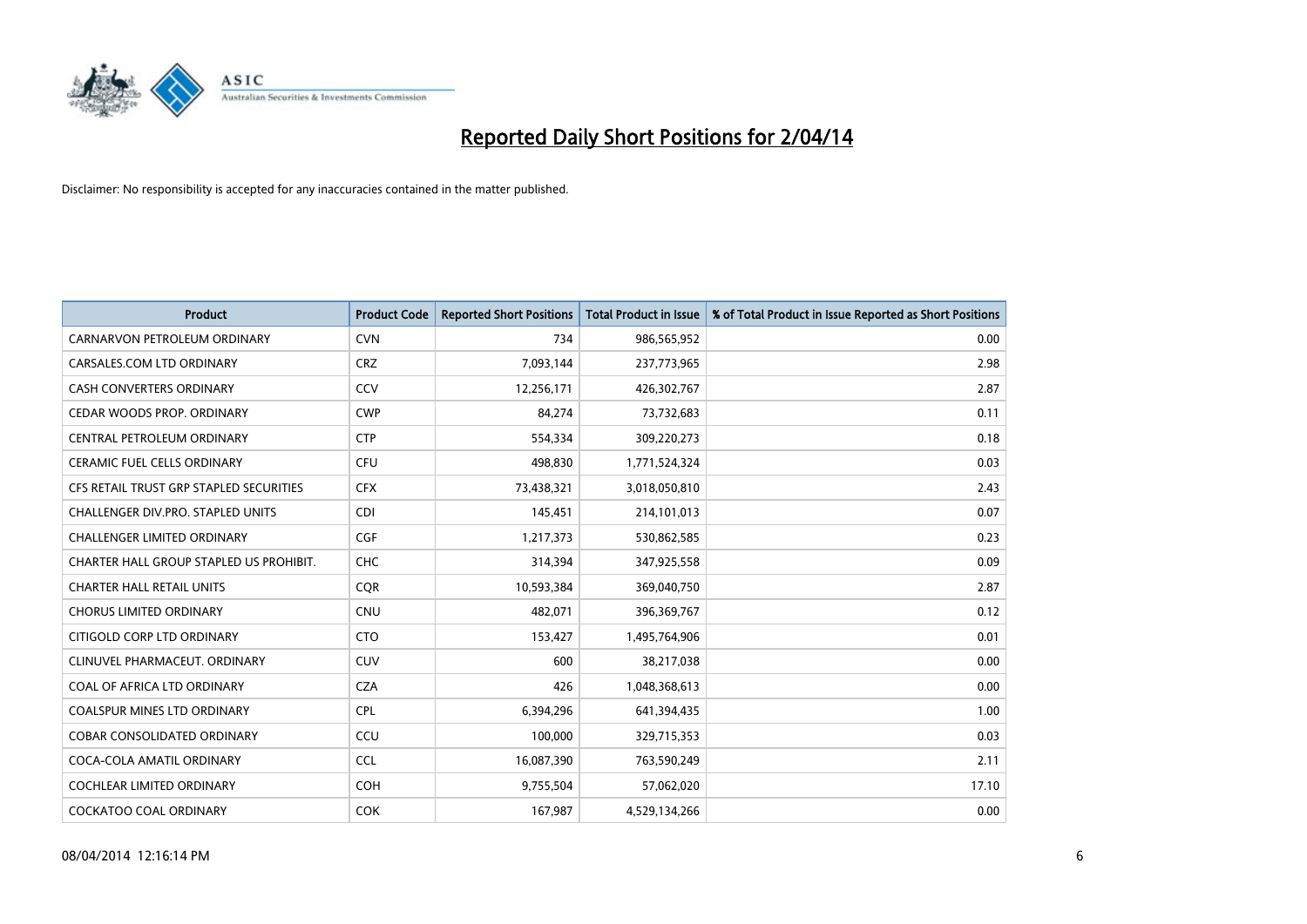

| <b>Product</b>                          | <b>Product Code</b> | <b>Reported Short Positions</b> | <b>Total Product in Issue</b> | % of Total Product in Issue Reported as Short Positions |
|-----------------------------------------|---------------------|---------------------------------|-------------------------------|---------------------------------------------------------|
| <b>CODAN LIMITED ORDINARY</b>           | <b>CDA</b>          | 588.468                         | 176,969,924                   | 0.33                                                    |
| COFFEY INTERNATIONAL ORDINARY           | <b>COF</b>          | 18,923                          | 255,833,165                   | 0.01                                                    |
| <b>COKAL LTD ORDINARY</b>               | <b>CKA</b>          | 13,650                          | 471,103,926                   | 0.00                                                    |
| <b>COLLECTION HOUSE ORDINARY</b>        | <b>CLH</b>          | 2,241,490                       | 128,969,148                   | 1.74                                                    |
| <b>COLLINS FOODS LTD ORDINARY</b>       | <b>CKF</b>          | 19,741                          | 93,000,003                    | 0.02                                                    |
| COMMONWEALTH BANK, ORDINARY             | <b>CBA</b>          | 8,846,552                       | 1,611,928,836                 | 0.55                                                    |
| <b>COMMONWEALTH PROP ORDINARY UNITS</b> | <b>CPA</b>          | 149,967                         | 2,347,003,413                 | 0.01                                                    |
| <b>COMPASS RESOURCES ORDINARY</b>       | <b>CMR</b>          | 7,472                           | 1,403,744,100                 | 0.00                                                    |
| <b>COMPUTERSHARE LTD ORDINARY</b>       | <b>CPU</b>          | 12,080,496                      | 556,203,079                   | 2.17                                                    |
| <b>COOPER ENERGY LTD ORDINARY</b>       | <b>COE</b>          | 102,904                         | 329,235,509                   | 0.03                                                    |
| <b>CORP TRAVEL LIMITED ORDINARY</b>     | <b>CTD</b>          | 62,318                          | 89,890,762                    | 0.07                                                    |
| <b>COVER-MORE GRP LTD ORDINARY</b>      | <b>CVO</b>          | 3,265,603                       | 317,750,000                   | 1.03                                                    |
| <b>CREDIT CORP GROUP ORDINARY</b>       | <b>CCP</b>          | 250,533                         | 46,131,882                    | 0.54                                                    |
| <b>CROMWELL PROP STAPLED SECURITIES</b> | <b>CMW</b>          | 15,532,168                      | 1,724,697,156                 | 0.90                                                    |
| <b>CROWE HORWATH AUS ORDINARY</b>       | <b>CRH</b>          | 974,777                         | 273,005,429                   | 0.36                                                    |
| <b>CROWN RESORTS LTD ORDINARY</b>       | <b>CWN</b>          | 4,337,088                       | 728,394,185                   | 0.60                                                    |
| <b>CSG LIMITED ORDINARY</b>             | CSV                 | 8,001                           | 278,973,075                   | 0.00                                                    |
| <b>CSL LIMITED ORDINARY</b>             | <b>CSL</b>          | 567,162                         | 483,611,496                   | 0.12                                                    |
| <b>CSR LIMITED ORDINARY</b>             | <b>CSR</b>          | 14,665,798                      | 506,000,315                   | 2.90                                                    |
| <b>CUDECO LIMITED ORDINARY</b>          | CDU                 | 8,753,125                       | 234,033,408                   | 3.74                                                    |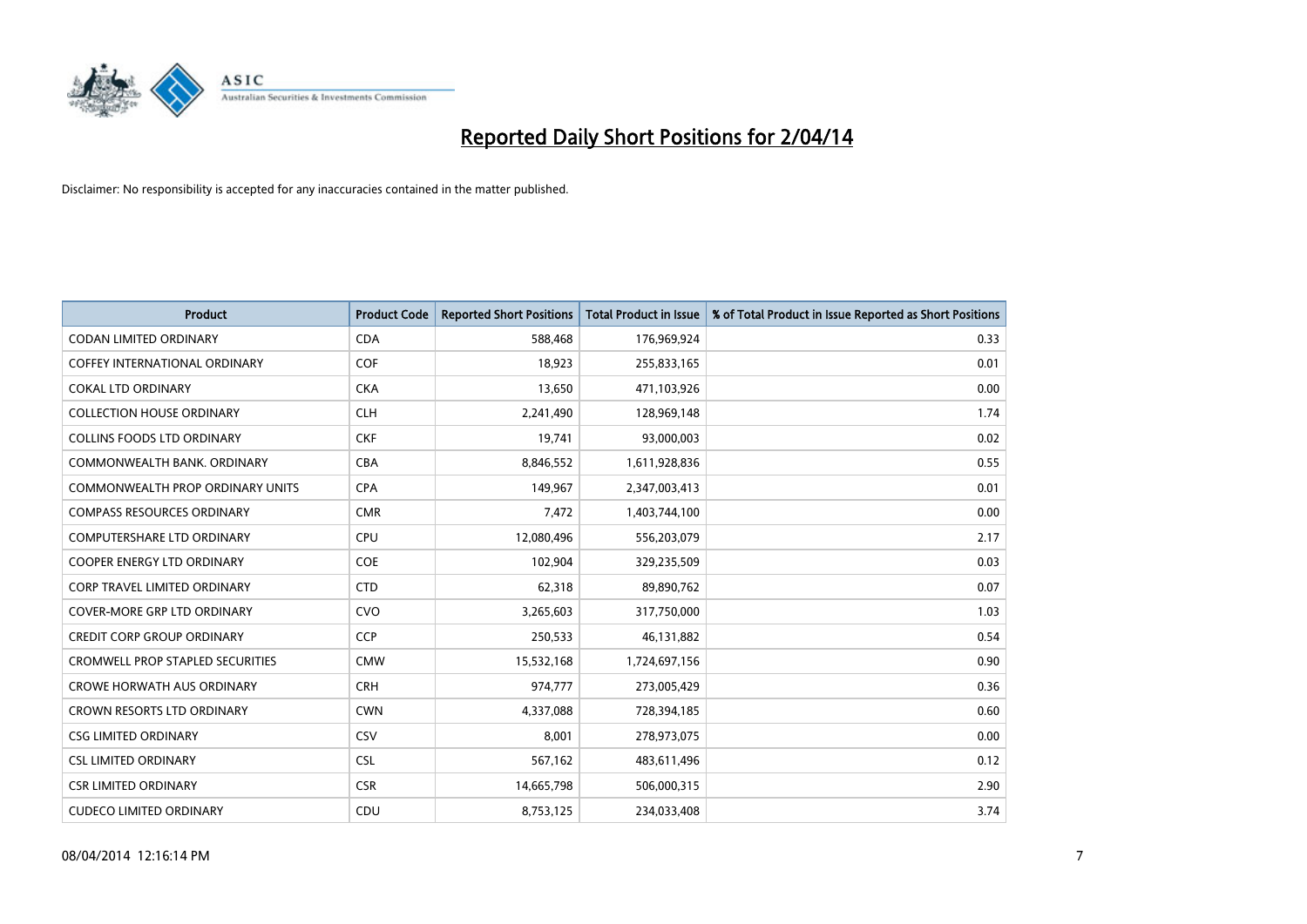

| <b>Product</b>                       | <b>Product Code</b> | <b>Reported Short Positions</b> | <b>Total Product in Issue</b> | % of Total Product in Issue Reported as Short Positions |
|--------------------------------------|---------------------|---------------------------------|-------------------------------|---------------------------------------------------------|
| DART ENERGY LTD ORDINARY             | <b>DTE</b>          | 4,574,516                       | 1,108,752,733                 | 0.41                                                    |
| DATA#3 LIMITED ORDINARY              | <b>DTL</b>          | 222,293                         | 153,974,950                   | 0.14                                                    |
| DAVID JONES LIMITED ORDINARY         | <b>DJS</b>          | 27,583,033                      | 537,137,845                   | 5.14                                                    |
| <b>DECMIL GROUP LIMITED ORDINARY</b> | <b>DCG</b>          | 1,869,704                       | 168,657,794                   | 1.11                                                    |
| DEEP YELLOW LIMITED ORDINARY         | <b>DYL</b>          | 1,600,000                       | 1,617,041,367                 | 0.10                                                    |
| DEVINE LIMITED ORDINARY              | <b>DVN</b>          | 10,000                          | 158,730,556                   | 0.01                                                    |
| DEXUS PROPERTY GROUP STAPLED UNITS   | <b>DXS</b>          | 8,101,795                       | 5,379,489,824                 | 0.15                                                    |
| DICK SMITH HLDGS ORDINARY            | <b>DSH</b>          | 12,576,050                      | 236,511,364                   | 5.32                                                    |
| DISCOVERY METALS LTD ORDINARY        | <b>DML</b>          | 4,387,895                       | 560,034,418                   | 0.78                                                    |
| DOMINO PIZZA ENTERPR ORDINARY        | <b>DMP</b>          | 1,715,298                       | 85,915,713                    | 2.00                                                    |
| DONACO INTERNATIONAL ORDINARY        | <b>DNA</b>          | 1,748,276                       | 430,199,612                   | 0.41                                                    |
| DOWNER EDI LIMITED ORDINARY          | <b>DOW</b>          | 15,940,397                      | 435,399,975                   | 3.66                                                    |
| DRAGON MINING LTD ORDINARY           | <b>DRA</b>          | 50,000                          | 88,840,613                    | 0.06                                                    |
| DRILLSEARCH ENERGY ORDINARY          | <b>DLS</b>          | 14,245,888                      | 432,965,895                   | 3.29                                                    |
| DUET GROUP STAPLED US PROHIBIT.      | <b>DUE</b>          | 18,432,468                      | 1,317,809,323                 | 1.40                                                    |
| DULUXGROUP LIMITED ORDINARY          | <b>DLX</b>          | 1,949,007                       | 381,093,950                   | 0.51                                                    |
| <b>DWS LTD ORDINARY</b>              | <b>DWS</b>          | 7,001                           | 132,362,763                   | 0.01                                                    |
| ECHO ENTERTAINMENT ORDINARY          | <b>EGP</b>          | 33,990,721                      | 825,672,730                   | 4.12                                                    |
| <b>ELDERS LIMITED ORDINARY</b>       | <b>ELD</b>          | 19,851,311                      | 455,013,329                   | 4.36                                                    |
| ELEMENTAL MINERALS ORDINARY          | <b>ELM</b>          | 170,287                         | 303,263,391                   | 0.06                                                    |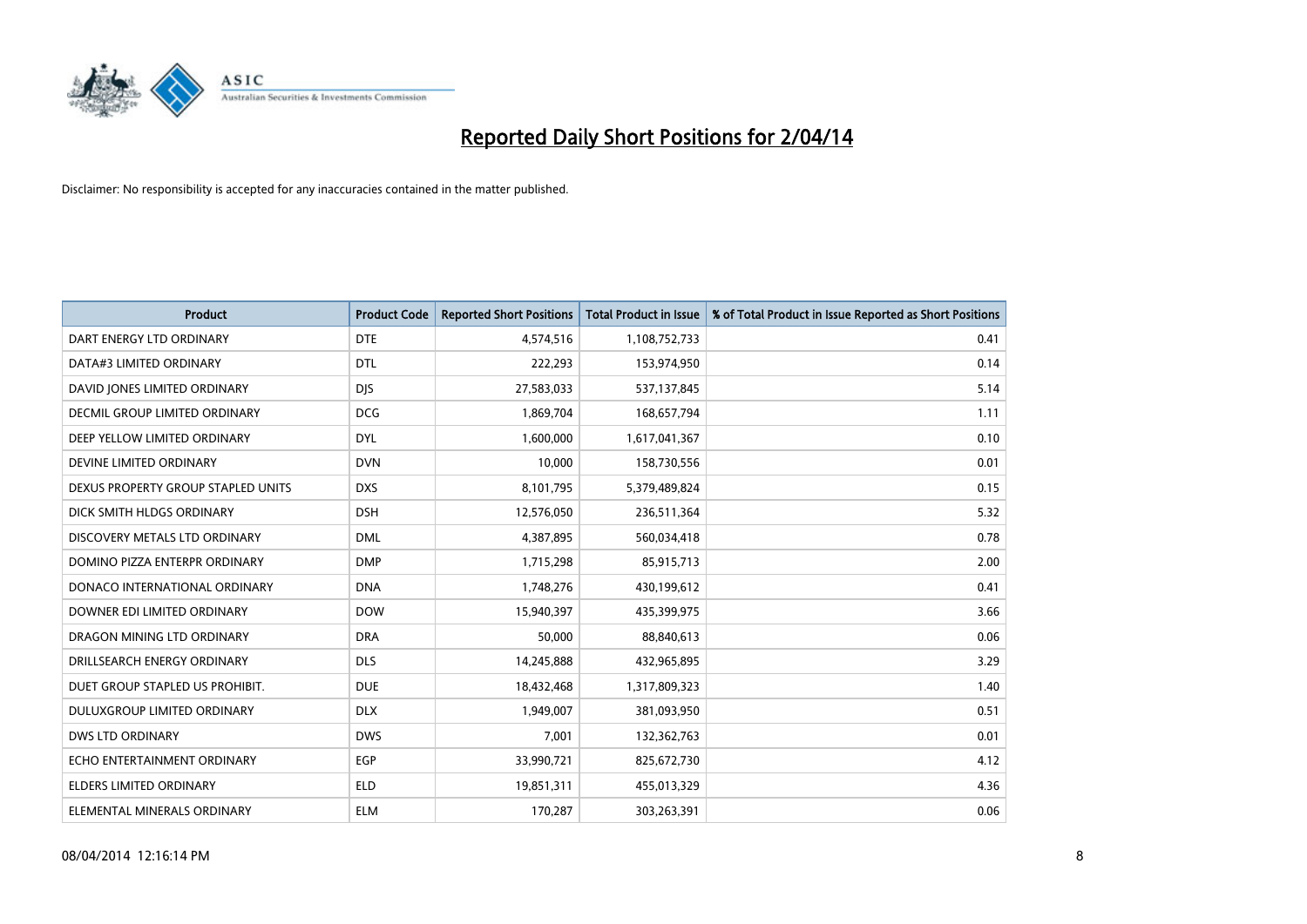

| <b>Product</b>                         | <b>Product Code</b> | <b>Reported Short Positions</b> | <b>Total Product in Issue</b> | % of Total Product in Issue Reported as Short Positions |
|----------------------------------------|---------------------|---------------------------------|-------------------------------|---------------------------------------------------------|
| <b>EMECO HOLDINGS ORDINARY</b>         | <b>EHL</b>          | 16,432,384                      | 599,675,707                   | 2.74                                                    |
| <b>ENDEAVOUR MIN CORP CDI 1:1</b>      | <b>EVR</b>          | 31,265                          | 68,203,015                    | 0.05                                                    |
| ENERGY RESOURCES ORDINARY 'A'          | <b>ERA</b>          | 7,763,938                       | 517,725,062                   | 1.50                                                    |
| <b>ENERGY WORLD CORPOR, ORDINARY</b>   | <b>EWC</b>          | 42,566,372                      | 1,734,166,672                 | 2.45                                                    |
| <b>ENVESTRA LIMITED ORDINARY</b>       | <b>ENV</b>          | 634,735                         | 1,796,808,474                 | 0.04                                                    |
| EQUATORIAL RES LTD ORDINARY            | EQX                 | 2,042                           | 122,185,353                   | 0.00                                                    |
| ERM POWER LIMITED ORDINARY             | EPW                 | 1,214,123                       | 239,269,727                   | 0.51                                                    |
| ESERVGLOBAL LIMITED ORDINARY           | ESV                 | 2,000,000                       | 253,545,997                   | 0.79                                                    |
| ETHANE PIPELINE STAPLED SECURITIES     | <b>EPX</b>          | 9,488                           | 69,302,275                    | 0.01                                                    |
| EVOLUTION MINING LTD ORDINARY          | <b>EVN</b>          | 28,613,087                      | 709,989,453                   | 4.03                                                    |
| FAIRFAX MEDIA LTD ORDINARY             | <b>FXJ</b>          | 110,522,913                     | 2,351,955,725                 | 4.70                                                    |
| <b>FANTASTIC HOLDINGS ORDINARY</b>     | <b>FAN</b>          | 19,107                          | 103,068,398                   | 0.02                                                    |
| <b>FAR LTD ORDINARY</b>                | <b>FAR</b>          | 36,779,070                      | 2,499,846,742                 | 1.47                                                    |
| FEDERATION CNTRES ORD/UNIT STAPLED SEC | <b>FDC</b>          | 4,723,602                       | 1,427,641,565                 | 0.33                                                    |
| FISHER & PAYKEL H. ORDINARY            | <b>FPH</b>          | 1,621,730                       | 551,110,270                   | 0.29                                                    |
| FLEETWOOD CORP ORDINARY                | <b>FWD</b>          | 2,548,658                       | 60,522,619                    | 4.21                                                    |
| FLETCHER BUILDING ORDINARY             | <b>FBU</b>          | 1,436,581                       | 687,854,788                   | 0.21                                                    |
| FLEXIGROUP LIMITED ORDINARY            | <b>FXL</b>          | 803,700                         | 304,096,060                   | 0.26                                                    |
| FLIGHT CENTRE TRAVEL ORDINARY          | <b>FLT</b>          | 5,961,394                       | 100,558,707                   | 5.93                                                    |
| <b>FLINDERS MINES LTD ORDINARY</b>     | <b>FMS</b>          | 4,359,733                       | 2,100,866,748                 | 0.21                                                    |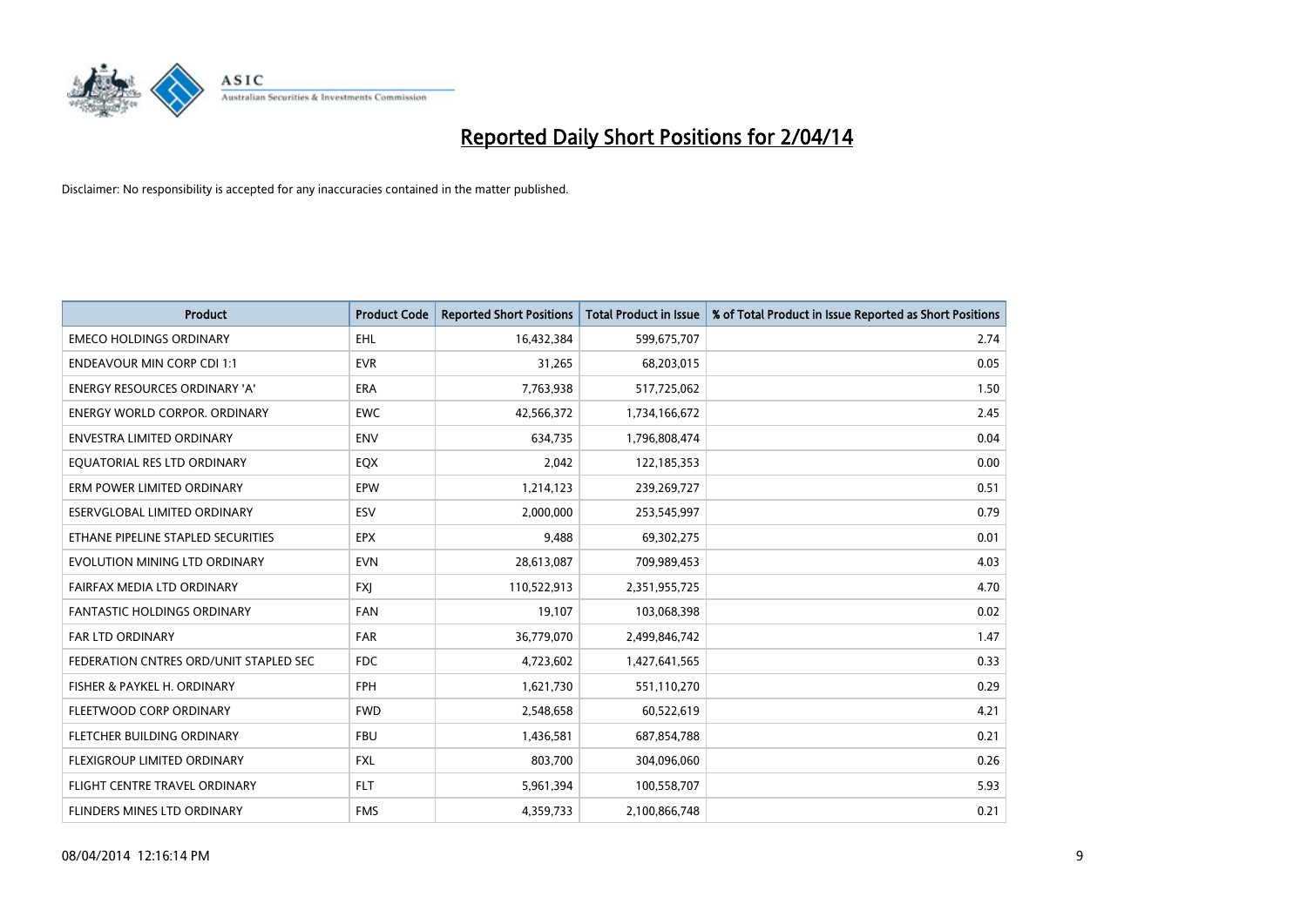

| <b>Product</b>                             | <b>Product Code</b> | <b>Reported Short Positions</b> | <b>Total Product in Issue</b> | % of Total Product in Issue Reported as Short Positions |
|--------------------------------------------|---------------------|---------------------------------|-------------------------------|---------------------------------------------------------|
| <b>FOCUS MINERALS LTD ORDINARY</b>         | <b>FML</b>          | 10,000,000                      | 9,137,375,877                 | 0.11                                                    |
| FONTERRA SHARE FUND ORDINARY UNITS         | <b>FSF</b>          | 3,065                           | 106,700,484                   | 0.00                                                    |
| <b>FORGE GROUP LIMITED ORDINARY</b>        | FGE                 | 2,714,488                       | 86,169,014                    | 3.15                                                    |
| FORTESCUE METALS GRP ORDINARY              | <b>FMG</b>          | 157,201,090                     | 3,113,798,151                 | 5.05                                                    |
| <b>G.U.D. HOLDINGS ORDINARY</b>            | GUD                 | 3,458,575                       | 71,241,319                    | 4.85                                                    |
| <b>G8 EDUCATION LIMITED ORDINARY</b>       | <b>GEM</b>          | 5,615,976                       | 301,705,105                   | 1.86                                                    |
| <b>GALAXY RESOURCES ORDINARY</b>           | <b>GXY</b>          | 329,458                         | 1,027,073,389                 | 0.03                                                    |
| <b>GALILEO JAPAN TRUST UNIT</b>            | GIT                 | 15,000                          | 106,444,665                   | 0.01                                                    |
| <b>GBST HOLDINGS., ORDINARY</b>            | <b>GBT</b>          | 37,583                          | 66,561,725                    | 0.06                                                    |
| <b>GDI PROPERTY GRP STAPLED SECURITIES</b> | GDI                 | 3,578,258                       | 567,575,025                   | 0.63                                                    |
| <b>GENETIC TECHNOLOGIES ORDINARY</b>       | <b>GTG</b>          | 1,890,360                       | 647,339,902                   | 0.29                                                    |
| <b>GEODYNAMICS LIMITED ORDINARY</b>        | GDY                 | 819                             | 406,452,608                   | 0.00                                                    |
| GI DYNAMICS, INC CDI US PROHIBITED         | GID                 | 920,140                         | 398,231,465                   | 0.23                                                    |
| <b>GINDALBIE METALS LTD ORDINARY</b>       | GBG                 | 40,303,984                      | 1,493,660,842                 | 2.70                                                    |
| <b>GOODMAN FIELDER, ORDINARY</b>           | GFF                 | 43,506,508                      | 1,955,559,207                 | 2.22                                                    |
| <b>GOODMAN GROUP STAPLED</b>               | <b>GMG</b>          | 4,129,990                       | 1,727,685,976                 | 0.24                                                    |
| <b>GPT GROUP STAPLED SEC.</b>              | GPT                 | 9,776,723                       | 1,685,779,634                 | 0.58                                                    |
| <b>GRAINCORP LIMITED A CLASS ORDINARY</b>  | <b>GNC</b>          | 3,909,808                       | 228,855,628                   | 1.71                                                    |
| <b>GRANGE RESOURCES, ORDINARY</b>          | <b>GRR</b>          | 4,622,288                       | 1,157,097,869                 | 0.40                                                    |
| <b>GREENCROSS LIMITED ORDINARY</b>         | GXL                 | 20,350                          | 90,893,174                    | 0.02                                                    |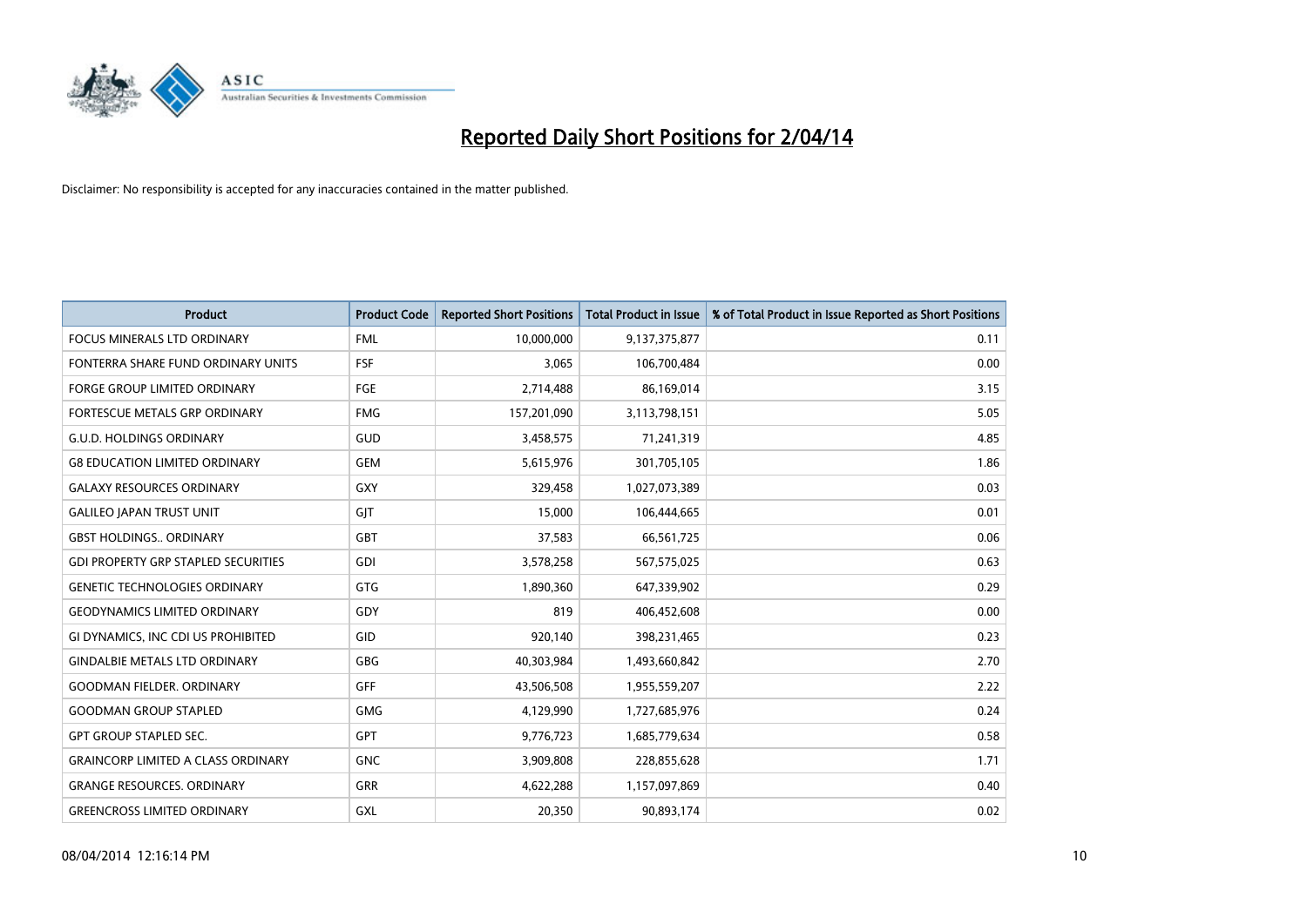

| <b>Product</b>                                   | <b>Product Code</b> | <b>Reported Short Positions</b> | <b>Total Product in Issue</b> | % of Total Product in Issue Reported as Short Positions |
|--------------------------------------------------|---------------------|---------------------------------|-------------------------------|---------------------------------------------------------|
| <b>GREENLAND MIN EN LTD ORDINARY</b>             | GGG                 | 3,853,213                       | 574,572,911                   | 0.67                                                    |
| <b>GROWTHPOINT PROPERTY ORD/UNIT STAPLED SEC</b> | GOZ                 | 7,004                           | 488,029,437                   | 0.00                                                    |
| <b>GRYPHON MINERALS LTD ORDINARY</b>             | GRY                 | 4,599,930                       | 400,889,282                   | 1.15                                                    |
| <b>GUILDFORD COAL LTD ORDINARY</b>               | <b>GUF</b>          | 216,030                         | 744,594,332                   | 0.03                                                    |
| <b>GUINNESS PEAT GROUP. CDI 1:1</b>              | GPG                 | 81,925                          | 179,896,960                   | 0.05                                                    |
| <b>GWA GROUP LTD ORDINARY</b>                    | <b>GWA</b>          | 10,375,693                      | 306,533,770                   | 3.38                                                    |
| <b>HARVEY NORMAN ORDINARY</b>                    | <b>HVN</b>          | 61,817,963                      | 1,062,316,784                 | 5.82                                                    |
| <b>HENDERSON GROUP CDI 1:1</b>                   | <b>HGG</b>          | 2,330,210                       | 632,597,144                   | 0.37                                                    |
| HFA HOLDINGS LIMITED ORDINARY                    | <b>HFA</b>          | 3,809                           | 118,738,157                   | 0.00                                                    |
| <b>HIGHLANDS PACIFIC ORDINARY</b>                | HIG                 | 10,001                          | 854,261,346                   | 0.00                                                    |
| HILLGROVE RES LTD ORDINARY                       | <b>HGO</b>          | 545,339                         | 1,180,889,221                 | 0.05                                                    |
| HILLS LTD ORDINARY                               | HIL                 | 515,516                         | 235,641,350                   | 0.22                                                    |
| HORIZON OIL LIMITED ORDINARY                     | <b>HZN</b>          | 94,952,367                      | 1,301,147,932                 | 7.30                                                    |
| HOT CHILI LTD ORDINARY                           | <b>HCH</b>          | 10,000                          | 347,732,196                   | 0.00                                                    |
| <b>HOTEL PROPERTY STAPLED</b>                    | <b>HPI</b>          | 149,817                         | 132,870,000                   | 0.11                                                    |
| <b>ICON ENERGY LIMITED ORDINARY</b>              | <b>ICN</b>          | 2,926                           | 615,774,351                   | 0.00                                                    |
| <b>IINET LIMITED ORDINARY</b>                    | <b>IIN</b>          | 2,508,312                       | 161,238,847                   | 1.56                                                    |
| ILUKA RESOURCES ORDINARY                         | ILU                 | 41,174,903                      | 418,700,517                   | 9.83                                                    |
| <b>IMDEX LIMITED ORDINARY</b>                    | <b>IMD</b>          | 5,317,289                       | 210,473,188                   | 2.53                                                    |
| <b>INCITEC PIVOT ORDINARY</b>                    | IPL                 | 19,794,130                      | 1,644,919,097                 | 1.20                                                    |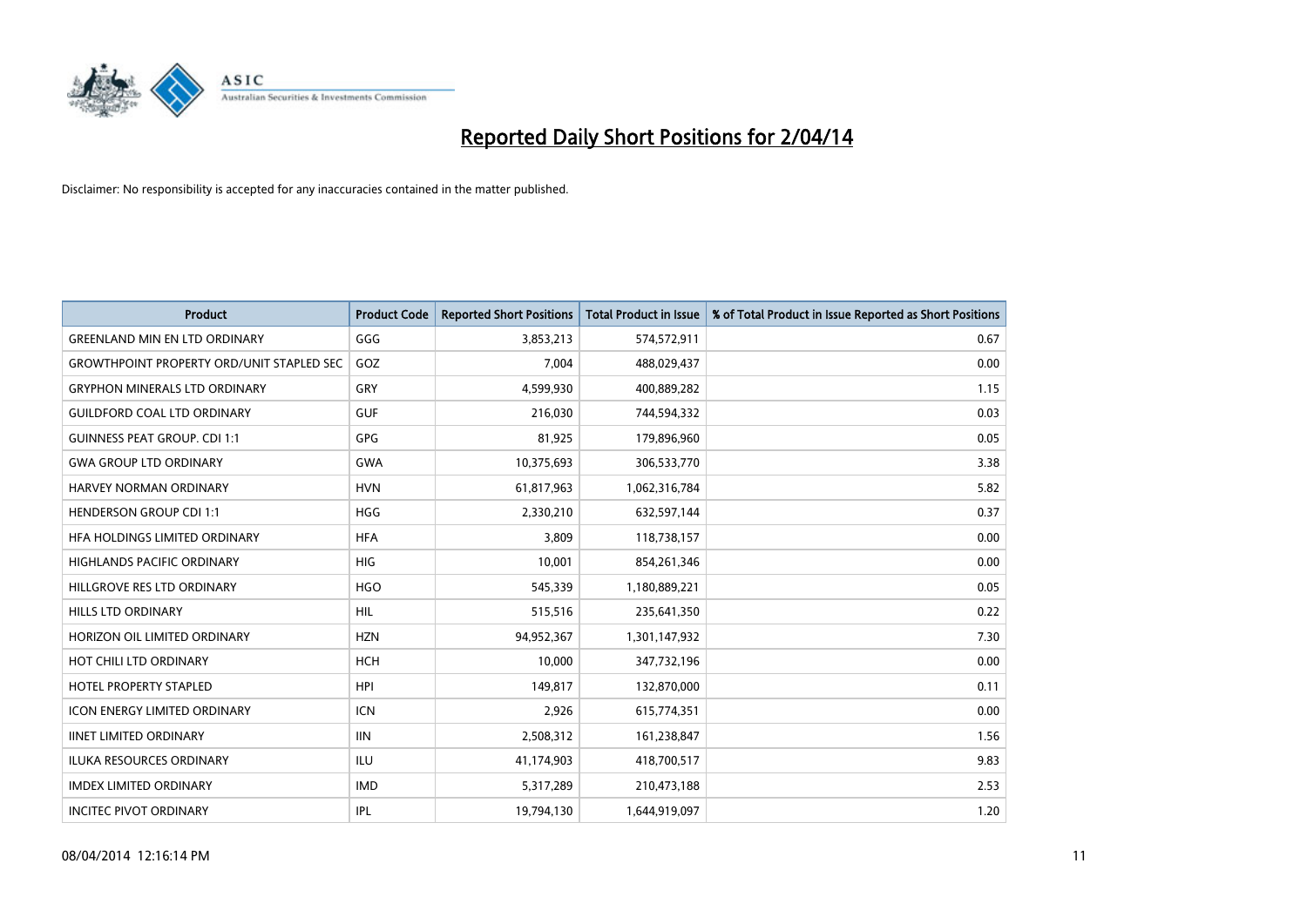

| <b>Product</b>                                | <b>Product Code</b> | <b>Reported Short Positions</b> | <b>Total Product in Issue</b> | % of Total Product in Issue Reported as Short Positions |
|-----------------------------------------------|---------------------|---------------------------------|-------------------------------|---------------------------------------------------------|
| <b>INDEPENDENCE GROUP ORDINARY</b>            | <b>IGO</b>          | 3,026,553                       | 233,323,905                   | 1.30                                                    |
| INDOCHINE MINING LTD ORDINARY                 | IDC                 | 18,008                          | 1,003,497,126                 | 0.00                                                    |
| <b>INDOPHIL RESOURCES ORDINARY</b>            | <b>IRN</b>          | 905,266                         | 1,203,146,194                 | 0.08                                                    |
| INFIGEN ENERGY STAPLED SECURITIES             | <b>IFN</b>          | 3,208,322                       | 764,993,434                   | 0.42                                                    |
| <b>INFRATIL LIMITED ORDINARY</b>              | <b>IFZ</b>          | 81,000                          | 602,983,776                   | 0.01                                                    |
| INGENIA GROUP STAPLED SECURITIES              | <b>INA</b>          | 873,737                         | 676,240,232                   | 0.13                                                    |
| <b>INSURANCE AUSTRALIA ORDINARY</b>           | IAG                 | 14,629,770                      | 2,341,618,048                 | 0.62                                                    |
| <b>INTREPID MINES ORDINARY</b>                | <b>IAU</b>          | 18,932,022                      | 556,689,740                   | 3.40                                                    |
| <b>INVESTA OFFICE FUND STAPLED SECURITIES</b> | <b>IOF</b>          | 1,338,402                       | 614,047,458                   | 0.22                                                    |
| <b>INVOCARE LIMITED ORDINARY</b>              | <b>IVC</b>          | 4,170,885                       | 110,030,298                   | 3.79                                                    |
| <b>IOOF HOLDINGS LTD ORDINARY</b>             | IFL                 | 2,096,428                       | 232,118,034                   | 0.90                                                    |
| <b>IPROPERTY GROUP LTD ORDINARY</b>           | <b>IPP</b>          | 271,666                         | 181,579,840                   | 0.15                                                    |
| <b>IRESS LIMITED ORDINARY</b>                 | <b>IRE</b>          | 483,283                         | 158,585,126                   | 0.30                                                    |
| <b>IRON ORE HOLDINGS ORDINARY</b>             | <b>IOH</b>          | 26,197                          | 161,174,005                   | 0.02                                                    |
| <b>ISELECT LTD ORDINARY</b>                   | <b>ISU</b>          | 319,006                         | 260,889,894                   | 0.12                                                    |
| <b>ISONEA LIMITED ORDINARY</b>                | <b>ISN</b>          | 2,000                           | 264,304,007                   | 0.00                                                    |
| JAMES HARDIE INDUST CHESS DEPOSITARY INT      | <b>IHX</b>          | 3,322,072                       | 446,402,563                   | 0.74                                                    |
| <b>JB HI-FI LIMITED ORDINARY</b>              | <b>JBH</b>          | 12,634,940                      | 100,385,400                   | 12.59                                                   |
| <b>KAGARA LTD ORDINARY</b>                    | KZL                 | 3,349,269                       | 798,953,117                   | 0.42                                                    |
| KAROON GAS AUSTRALIA ORDINARY                 | <b>KAR</b>          | 12,090,415                      | 255,841,581                   | 4.73                                                    |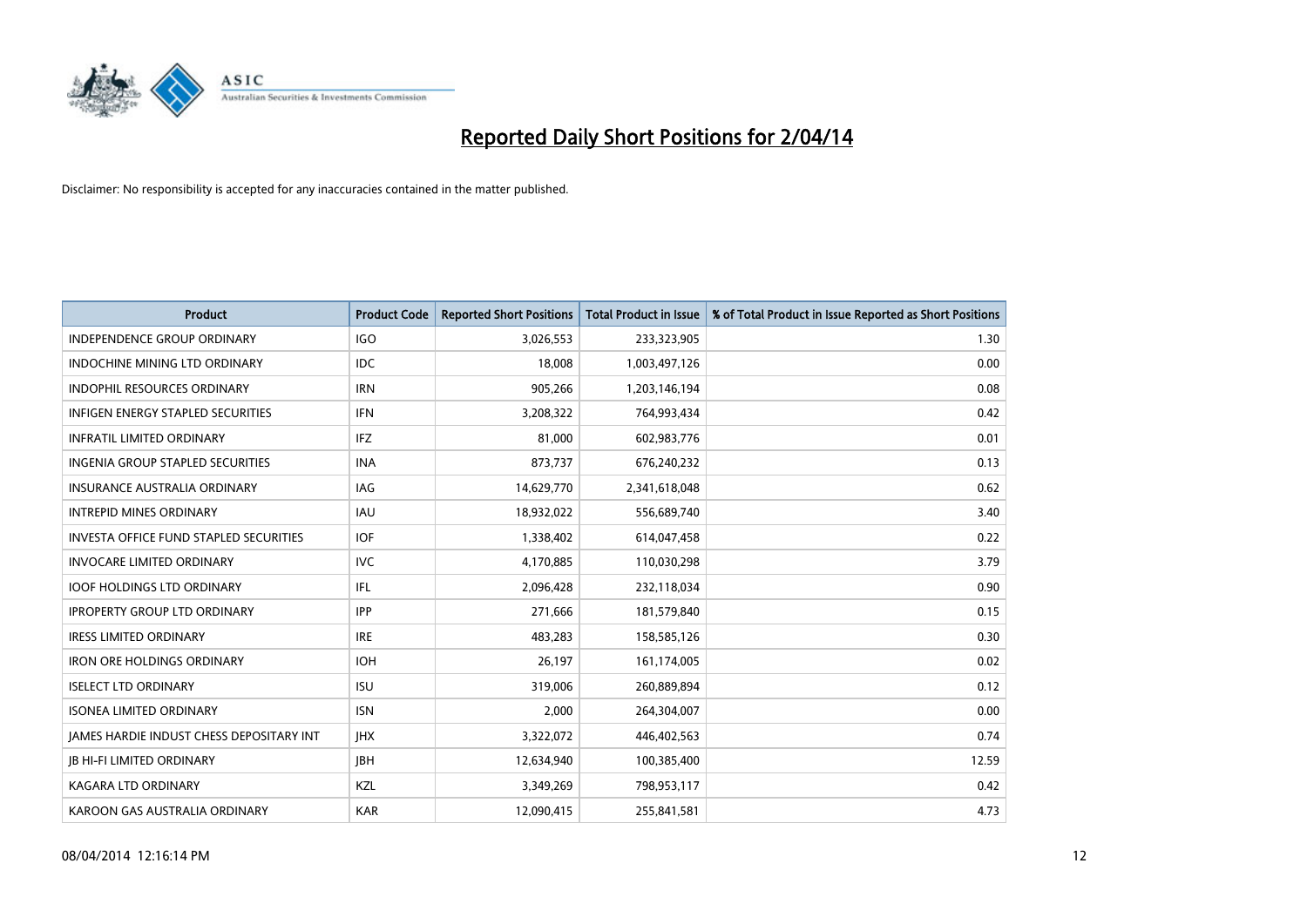

| <b>Product</b>                        | <b>Product Code</b> | <b>Reported Short Positions</b> | <b>Total Product in Issue</b> | % of Total Product in Issue Reported as Short Positions |
|---------------------------------------|---------------------|---------------------------------|-------------------------------|---------------------------------------------------------|
| KATHMANDU HOLD LTD ORDINARY           | <b>KMD</b>          | 136,783                         | 200,473,338                   | 0.07                                                    |
| <b>KBL MINING LIMITED ORDINARY</b>    | <b>KBL</b>          | 1,820                           | 393,535,629                   | 0.00                                                    |
| KINGSGATE CONSOLID. ORDINARY          | <b>KCN</b>          | 13,913,819                      | 192,691,879                   | 7.22                                                    |
| KINGSROSE MINING LTD ORDINARY         | <b>KRM</b>          | 260,442                         | 358,611,493                   | 0.07                                                    |
| LEIGHTON HOLDINGS ORDINARY            | LEI                 | 13,056,845                      | 337,738,438                   | 3.87                                                    |
| LEND LEASE GROUP UNIT/ORD STAPLED     | <b>LLC</b>          | 4,871,030                       | 577,475,833                   | 0.84                                                    |
| LIQUEFIED NATURAL ORDINARY            | <b>LNG</b>          | 863                             | 355,829,015                   | 0.00                                                    |
| LYCOPODIUM LIMITED ORDINARY           | <b>LYL</b>          | 1,001                           | 38,955,103                    | 0.00                                                    |
| LYNAS CORPORATION ORDINARY            | <b>LYC</b>          | 123,559,054                     | 1,961,185,594                 | 6.30                                                    |
| <b>M2 GRP LTD ORDINARY</b>            | <b>MTU</b>          | 14,032,372                      | 179,511,351                   | 7.82                                                    |
| MACA LIMITED ORDINARY                 | <b>MLD</b>          | 257,830                         | 202,676,373                   | 0.13                                                    |
| <b>MACMAHON HOLDINGS ORDINARY</b>     | MAH                 | 94,775                          | 1,261,699,966                 | 0.01                                                    |
| MACO ATLAS ROADS GRP ORDINARY STAPLED | <b>MOA</b>          | 7,119,377                       | 487,230,540                   | 1.46                                                    |
| MACQUARIE GROUP LTD ORDINARY          | MQG                 | 1,320,283                       | 321,074,750                   | 0.41                                                    |
| MAGELLAN FIN GRP LTD ORDINARY         | <b>MFG</b>          | 1,999,045                       | 157,188,108                   | 1.27                                                    |
| <b>MATRIX C &amp; E LTD ORDINARY</b>  | <b>MCE</b>          | 2,887,482                       | 94,555,428                    | 3.05                                                    |
| MAVERICK DRILLING ORDINARY            | <b>MAD</b>          | 7,699,000                       | 468,004,529                   | 1.65                                                    |
| MAXITRANS INDUSTRIES ORDINARY         | <b>MXI</b>          | 359,801                         | 185,075,653                   | 0.19                                                    |
| MAYNE PHARMA LTD ORDINARY             | <b>MYX</b>          | 853,982                         | 586,651,477                   | 0.15                                                    |
| MCALEESE LTD ORDINARY                 | <b>MCS</b>          | 23,000                          | 287,365,502                   | 0.01                                                    |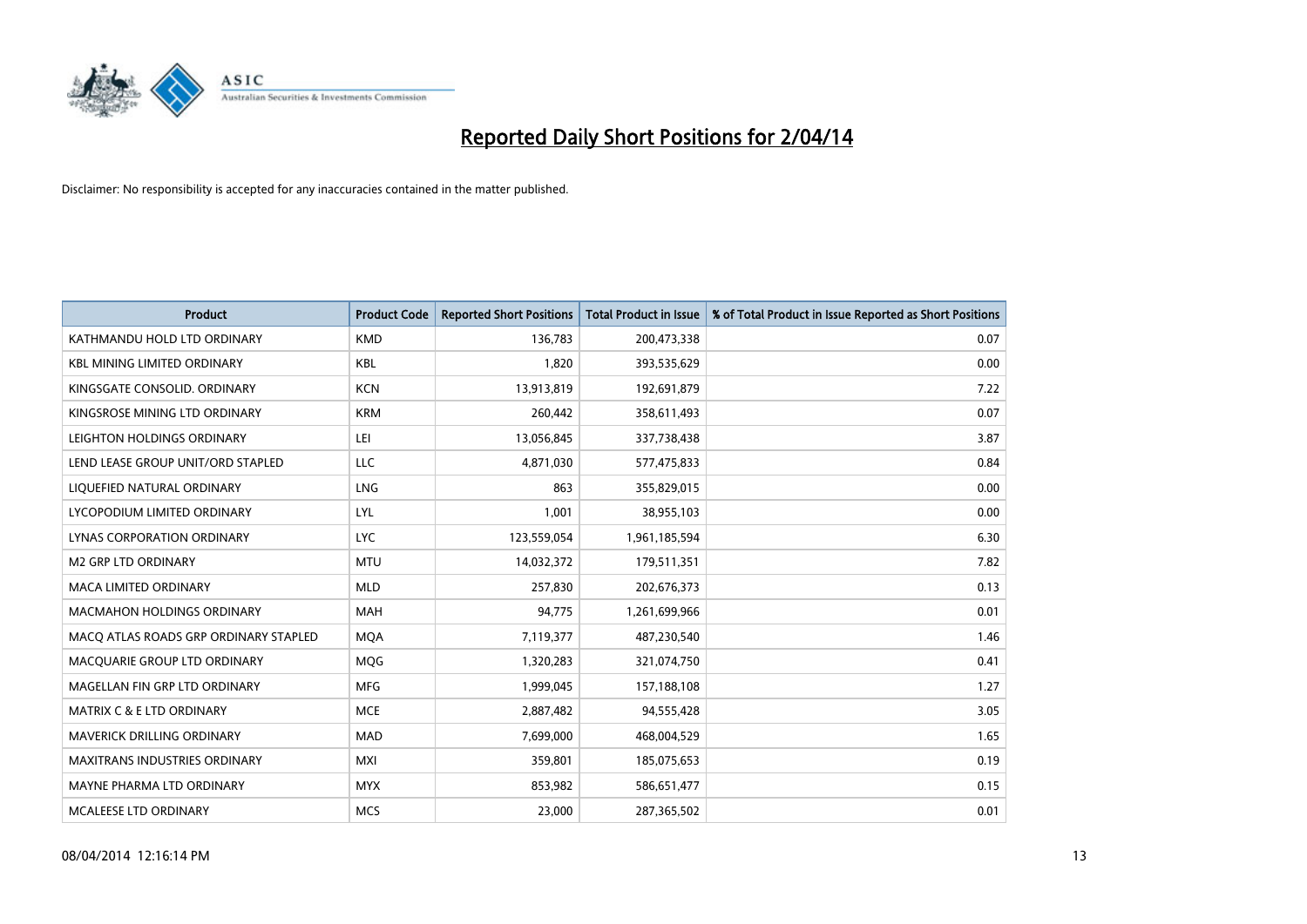

| Product                         | <b>Product Code</b> | <b>Reported Short Positions</b> | <b>Total Product in Issue</b> | % of Total Product in Issue Reported as Short Positions |
|---------------------------------|---------------------|---------------------------------|-------------------------------|---------------------------------------------------------|
| MCMILLAN SHAKESPEARE ORDINARY   | <b>MMS</b>          | 224.591                         | 74,523,965                    | 0.30                                                    |
| <b>MCPHERSON'S LTD ORDINARY</b> | <b>MCP</b>          | 132,205                         | 93,994,381                    | 0.14                                                    |
| MEDUSA MINING LTD ORDINARY      | <b>MML</b>          | 6,712,975                       | 207,794,301                   | 3.23                                                    |
| <b>MERMAID MARINE ORDINARY</b>  | <b>MRM</b>          | 5,196,720                       | 334,111,938                   | 1.56                                                    |
| MESOBLAST LIMITED ORDINARY      | <b>MSB</b>          | 18,222,420                      | 321,210,394                   | 5.67                                                    |
| METALS X LIMITED ORDINARY       | <b>MLX</b>          | 675,763                         | 1,655,386,110                 | 0.04                                                    |
| METCASH LIMITED ORDINARY        | <b>MTS</b>          | 102,651,686                     | 888,338,048                   | 11.56                                                   |
| MIGHTY RIVER POWER ORDINARY     | <b>MYT</b>          | 3,675,711                       | 1,400,012,517                 | 0.26                                                    |
| MILLENNIUM MIN LTD ORDINARY     | <b>MOY</b>          | 2,316                           | 217,695,372                   | 0.00                                                    |
| MINCOR RESOURCES NL ORDINARY    | <b>MCR</b>          | 606,857                         | 188,208,274                   | 0.32                                                    |
| MINERAL DEPOSITS ORDINARY       | <b>MDL</b>          | 676,054                         | 103,538,786                   | 0.65                                                    |
| MINERAL RESOURCES. ORDINARY     | <b>MIN</b>          | 5,690,530                       | 186,312,198                   | 3.05                                                    |
| MINT WIRELESS ORDINARY          | <b>MNW</b>          | 1,072,626                       | 403,872,395                   | 0.27                                                    |
| MIRABELA NICKEL LTD ORDINARY    | <b>MBN</b>          | 18,455,648                      | 876,801,147                   | 2.10                                                    |
| MIRVAC GROUP STAPLED SECURITIES | <b>MGR</b>          | 1,577,520                       | 3,692,279,772                 | 0.04                                                    |
| MOBILE EMBRACE LTD ORDINARY     | <b>MBE</b>          | 315,300                         | 323,077,790                   | 0.10                                                    |
| MOLOPO ENERGY LTD ORDINARY      | <b>MPO</b>          | 268,667                         | 247,275,840                   | 0.11                                                    |
| MONADELPHOUS GROUP ORDINARY     | <b>MND</b>          | 12,744,302                      | 92,308,047                    | 13.81                                                   |
| MORTGAGE CHOICE LTD ORDINARY    | <b>MOC</b>          | 3,976                           | 123,780,387                   | 0.00                                                    |
| MOUNT GIBSON IRON ORDINARY      | MGX                 | 11,739,440                      | 1,090,584,232                 | 1.08                                                    |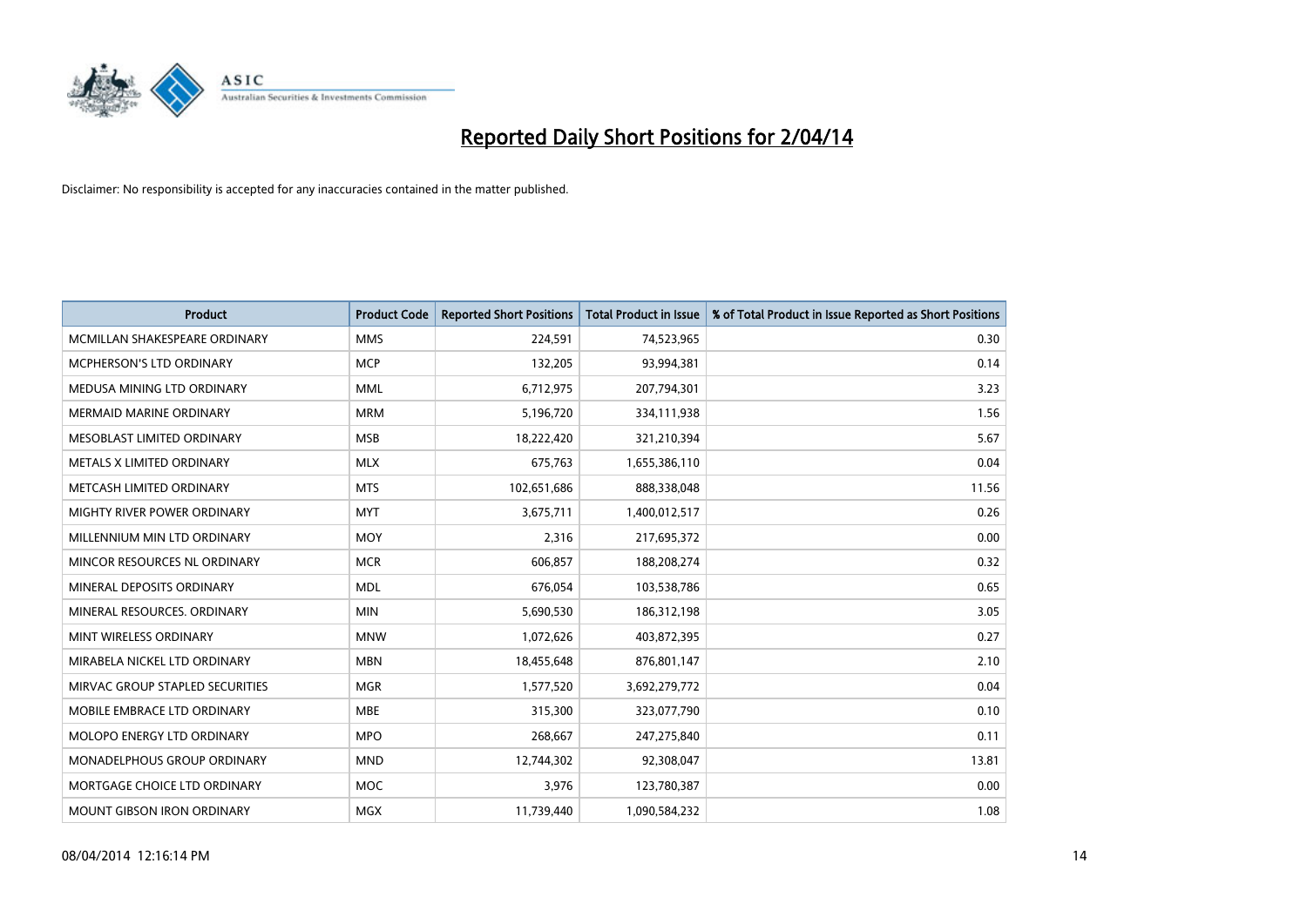

| <b>Product</b>                | <b>Product Code</b> | <b>Reported Short Positions</b> | <b>Total Product in Issue</b> | % of Total Product in Issue Reported as Short Positions |
|-------------------------------|---------------------|---------------------------------|-------------------------------|---------------------------------------------------------|
| MULTIPLEX SITES SITES         | <b>MXUPA</b>        | 1,670                           | 4,500,000                     | 0.04                                                    |
| MURCHISON METALS LTD ORDINARY | <b>MMX</b>          | 216,291                         | 450,497,346                   | 0.05                                                    |
| MYER HOLDINGS LTD ORDINARY    | <b>MYR</b>          | 72,517,456                      | 585,684,551                   | 12.38                                                   |
| NANOSONICS LIMITED ORDINARY   | <b>NAN</b>          | 180,817                         | 263,798,826                   | 0.07                                                    |
| NATIONAL AUST. BANK ORDINARY  | <b>NAB</b>          | 6,391,752                       | 2,353,760,289                 | 0.27                                                    |
| NATIONAL STORAGE STAPLED      | <b>NSR</b>          | 1,533,612                       | 244,897,097                   | 0.63                                                    |
| NAVITAS LIMITED ORDINARY      | <b>NVT</b>          | 2,957,542                       | 375,712,581                   | 0.79                                                    |
| NEARMAP LTD ORDINARY          | <b>NEA</b>          | 66,774                          | 337,346,101                   | 0.02                                                    |
| NEON ENERGY LIMITED ORDINARY  | <b>NEN</b>          | 242,166                         | 553,037,848                   | 0.04                                                    |
| NEW HOPE CORPORATION ORDINARY | <b>NHC</b>          | 706,610                         | 830,933,112                   | 0.09                                                    |
| NEWCREST MINING ORDINARY      | <b>NCM</b>          | 5,781,304                       | 766,510,971                   | 0.75                                                    |
| NEWS CORP A NON-VOTING CDI    | <b>NWSLV</b>        | 409,522                         | 3,390,091                     | 12.08                                                   |
| NEWS CORP B VOTING CDI        | <b>NWS</b>          | 2,439,693                       | 19,315,405                    | 12.63                                                   |
| NEWSAT LIMITED ORDINARY       | <b>NWT</b>          | 7,586,654                       | 612,199,841                   | 1.24                                                    |
| NEXTDC LIMITED ORDINARY       | <b>NXT</b>          | 10,257,272                      | 192,904,486                   | 5.32                                                    |
| NEXUS ENERGY LIMITED ORDINARY | <b>NXS</b>          | 1,462,101                       | 1,330,219,459                 | 0.11                                                    |
| NIB HOLDINGS LIMITED ORDINARY | <b>NHF</b>          | 3,575,771                       | 439,004,182                   | 0.81                                                    |
| NICK SCALI LIMITED ORDINARY   | <b>NCK</b>          | 2,001                           | 81,000,000                    | 0.00                                                    |
| NIDO PETROLEUM ORDINARY       | <b>NDO</b>          | 47,402                          | 2,048,317,635                 | 0.00                                                    |
| NINE ENTERTAINMENT ORDINARY   | <b>NEC</b>          | 11,236,305                      | 940,295,023                   | 1.19                                                    |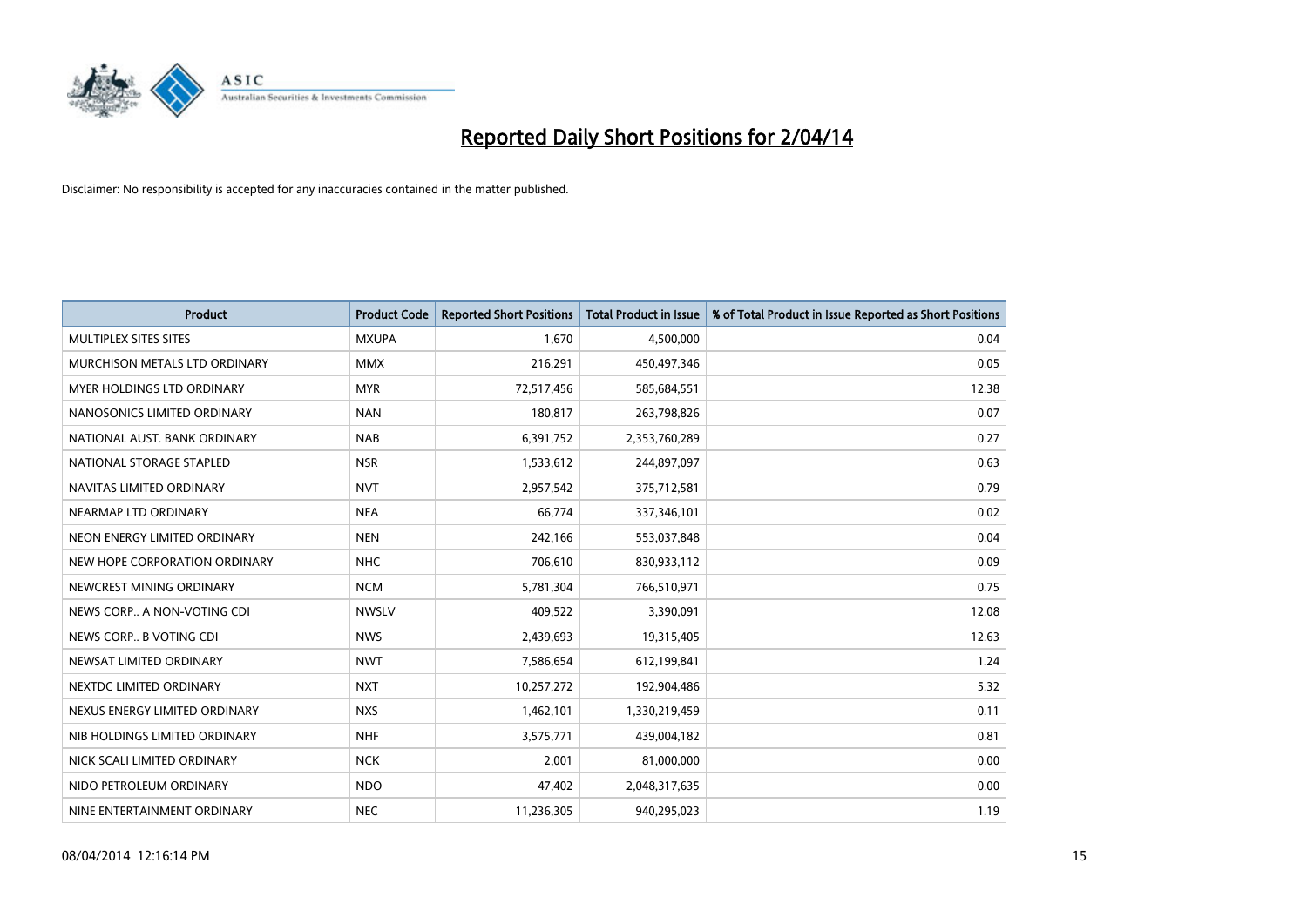

| <b>Product</b>                        | <b>Product Code</b> | <b>Reported Short Positions</b> | <b>Total Product in Issue</b> | % of Total Product in Issue Reported as Short Positions |
|---------------------------------------|---------------------|---------------------------------|-------------------------------|---------------------------------------------------------|
| NOBLE MINERAL RES ORDINARY            | <b>NMG</b>          | 2,365,726                       | 666,397,952                   | 0.36                                                    |
| NORTHERN IRON LTD ORDINARY            | <b>NFE</b>          | 13,000                          | 484,405,314                   | 0.00                                                    |
| NORTHERN STAR ORDINARY                | <b>NST</b>          | 2,199,483                       | 578,591,915                   | 0.38                                                    |
| NOVOGEN LIMITED ORDINARY              | <b>NRT</b>          | 169,998                         | 168,557,834                   | 0.10                                                    |
| NRW HOLDINGS LIMITED ORDINARY         | <b>NWH</b>          | 18,390,674                      | 278,888,011                   | 6.59                                                    |
| NUCOAL RESOURCES LTD ORDINARY         | <b>NCR</b>          | $\mathbf{1}$                    | 768,612,354                   | 0.00                                                    |
| NUFARM LIMITED ORDINARY               | <b>NUF</b>          | 16,325,769                      | 263,725,895                   | 6.19                                                    |
| OAKTON LIMITED ORDINARY               | <b>OKN</b>          | 58,771                          | 89,990,235                    | 0.07                                                    |
| OCEANAGOLD CORP. CHESS DEPOSITARY INT | <b>OGC</b>          | 4,126,898                       | 300,499,041                   | 1.37                                                    |
| OIL SEARCH LTD ORDINARY               | OSH                 | 13,968,121                      | 1,492,751,394                 | 0.94                                                    |
| OM HOLDINGS LIMITED ORDINARY          | OMH                 | 1,926,708                       | 733,423,337                   | 0.26                                                    |
| ORICA LIMITED ORDINARY                | ORI                 | 7,702,427                       | 370,924,362                   | 2.08                                                    |
| ORIGIN ENERGY ORDINARY                | ORG                 | 6,928,527                       | 1,101,228,973                 | 0.63                                                    |
| OROCOBRE LIMITED ORDINARY             | <b>ORE</b>          | 2,094,693                       | 132,041,911                   | 1.59                                                    |
| ORORA LIMITED ORDINARY                | <b>ORA</b>          | 449,258                         | 1,206,684,923                 | 0.04                                                    |
| OROTONGROUP LIMITED ORDINARY          | ORL                 | 177,016                         | 40,880,902                    | 0.43                                                    |
| OZ MINERALS ORDINARY                  | OZL                 | 11,707,924                      | 303,470,022                   | 3.86                                                    |
| OZFOREX GROUP LTD ORDINARY            | <b>OFX</b>          | 4,000,637                       | 240,000,000                   | 1.67                                                    |
| <b>PACIFIC BRANDS ORDINARY</b>        | <b>PBG</b>          | 18,277,305                      | 912,915,695                   | 2.00                                                    |
| PACT GROUP HLDGS LTD ORDINARY         | PGH                 | 2,853,771                       | 294,097,961                   | 0.97                                                    |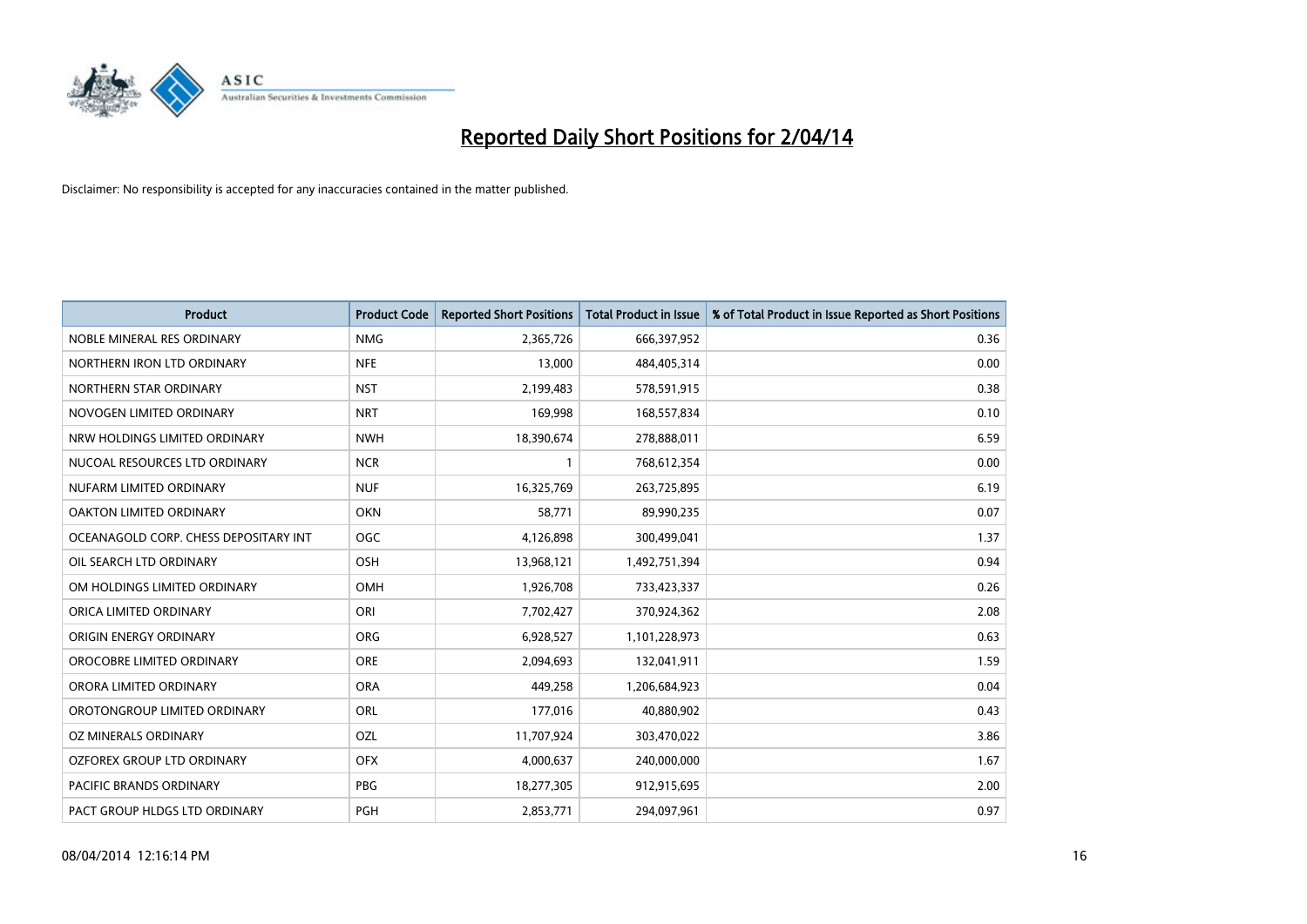

| <b>Product</b>                | <b>Product Code</b> | <b>Reported Short Positions</b> | <b>Total Product in Issue</b> | % of Total Product in Issue Reported as Short Positions |
|-------------------------------|---------------------|---------------------------------|-------------------------------|---------------------------------------------------------|
| PALADIN ENERGY LTD ORDINARY   | <b>PDN</b>          | 90,248,919                      | 964,367,284                   | 9.36                                                    |
| PANAUST LIMITED ORDINARY      | <b>PNA</b>          | 6,708,745                       | 634,392,712                   | 1.06                                                    |
| PANORAMIC RESOURCES ORDINARY  | PAN                 | 591,213                         | 322,275,824                   | 0.18                                                    |
| PANTERRA GOLD LTD ORDINARY    | PGI                 | $\mathbf{1}$                    | 772,781,012                   | 0.00                                                    |
| PAPERLINX LIMITED ORDINARY    | <b>PPX</b>          | 45,095                          | 665, 181, 261                 | 0.01                                                    |
| PAPILLON RES LTD ORDINARY     | PIR                 | 11,516,919                      | 340,894,210                   | 3.38                                                    |
| PATTIES FOODS LTD ORDINARY    | <b>PFL</b>          | 10,001                          | 139,144,338                   | 0.01                                                    |
| PEET LIMITED ORDINARY         | <b>PPC</b>          | 329,973                         | 433,389,348                   | 0.08                                                    |
| PENINSULA ENERGY LTD ORDINARY | <b>PEN</b>          | 6,500,001                       | 3,420,028,891                 | 0.19                                                    |
| PERPETUAL LIMITED ORDINARY    | <b>PPT</b>          | 1,198,910                       | 46,529,270                    | 2.58                                                    |
| PERSEUS MINING LTD ORDINARY   | PRU                 | 14,977,041                      | 526,656,401                   | 2.84                                                    |
| PHARMAXIS LTD ORDINARY        | <b>PXS</b>          | 408,118                         | 309,514,849                   | 0.13                                                    |
| PHOSPHAGENICS LTD. ORDINARY   | POH                 | 50,000                          | 1,020,465,957                 | 0.00                                                    |
| PLATINUM ASSET ORDINARY       | <b>PTM</b>          | 259,030                         | 580,009,095                   | 0.04                                                    |
| PLATINUM AUSTRALIA ORDINARY   | <b>PLA</b>          | 836,027                         | 504,968,043                   | 0.17                                                    |
| PLATINUM CAPITAL LTD ORDINARY | <b>PMC</b>          | 19,714                          | 231,071,933                   | 0.01                                                    |
| PMP LIMITED ORDINARY          | <b>PMP</b>          | 1,584,873                       | 323,781,124                   | 0.49                                                    |
| POSEIDON NICK LTD ORDINARY    | <b>POS</b>          | 496,239                         | 466,264,157                   | 0.11                                                    |
| PRANA BIOTECHNOLOGY ORDINARY  | PBT                 | 1,820,501                       | 429,475,350                   | 0.42                                                    |
| PREMIER INVESTMENTS ORDINARY  | <b>PMV</b>          | 69,304                          | 155,314,874                   | 0.04                                                    |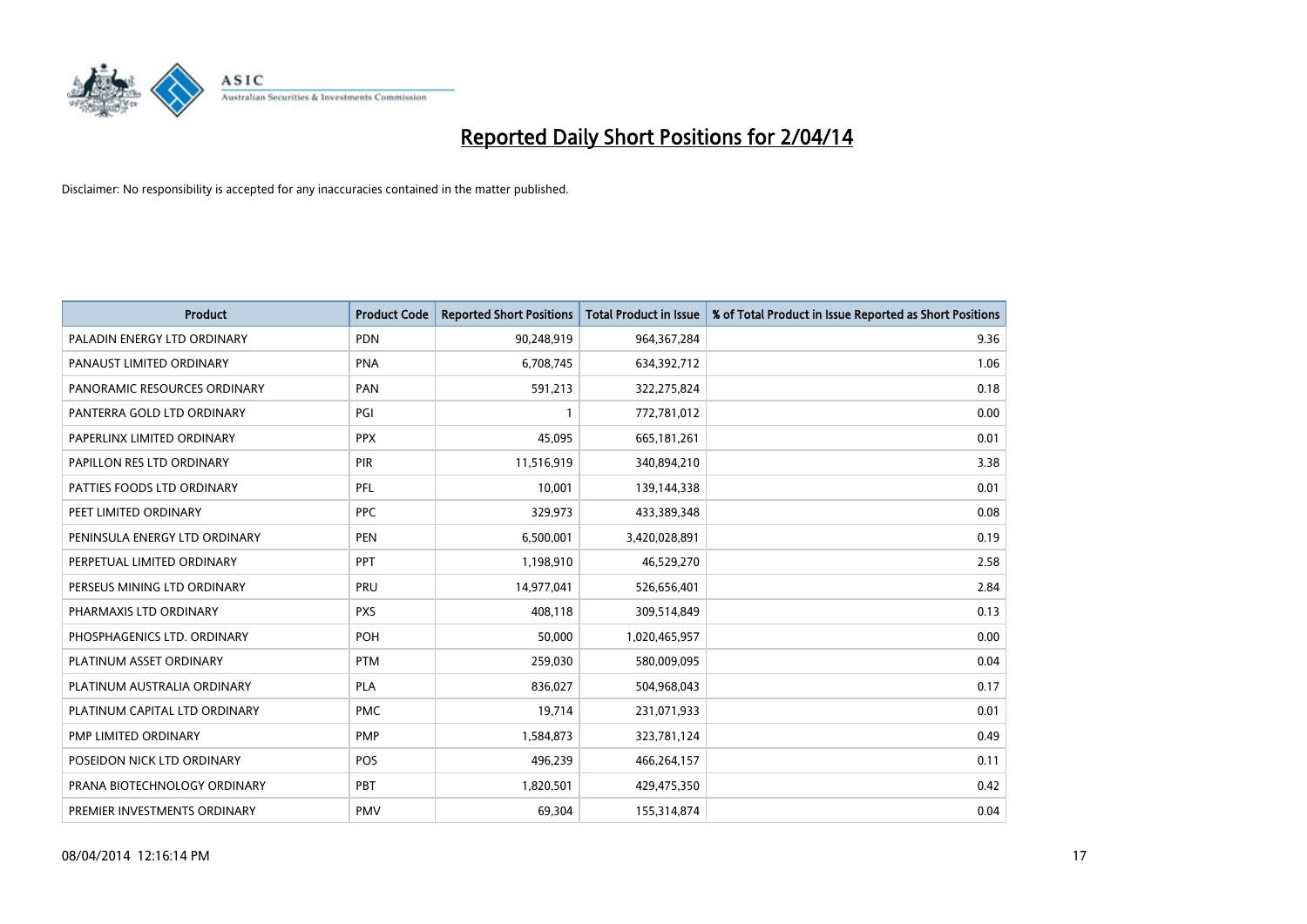

| <b>Product</b>                      | <b>Product Code</b> | <b>Reported Short Positions</b> | <b>Total Product in Issue</b> | % of Total Product in Issue Reported as Short Positions |
|-------------------------------------|---------------------|---------------------------------|-------------------------------|---------------------------------------------------------|
| PRIMA BIOMED LTD ORDINARY           | <b>PRR</b>          | 674,380                         | 1,228,709,341                 | 0.05                                                    |
| PRIMARY HEALTH CARE ORDINARY        | <b>PRY</b>          | 13,728,450                      | 504,956,647                   | 2.72                                                    |
| PRIME MEDIA GRP LTD ORDINARY        | PRT                 | 148,000                         | 366,330,303                   | 0.04                                                    |
| PROGRAMMED ORDINARY                 | <b>PRG</b>          | 21,680                          | 118,235,616                   | 0.02                                                    |
| PURA VIDA ENERGY NL ORDINARY        | <b>PVD</b>          | 36,537                          | 126,641,883                   | 0.03                                                    |
| <b>QANTAS AIRWAYS ORDINARY</b>      | QAN                 | 63,906,018                      | 2,196,330,250                 | 2.91                                                    |
| OBE INSURANCE GROUP ORDINARY        | <b>OBE</b>          | 20,555,227                      | 1,248,704,599                 | 1.65                                                    |
| ORXPHARMA LTD ORDINARY              | <b>QRX</b>          | 66,492                          | 164,190,969                   | 0.04                                                    |
| <b>QUBE HOLDINGS LTD ORDINARY</b>   | <b>QUB</b>          | 26,188,492                      | 931,433,499                   | 2.81                                                    |
| RAMELIUS RESOURCES ORDINARY         | <b>RMS</b>          | 172,922                         | 365,600,380                   | 0.05                                                    |
| RAMSAY HEALTH CARE ORDINARY         | <b>RHC</b>          | 1,490,047                       | 202,081,252                   | 0.74                                                    |
| <b>RCG CORPORATION LTD ORDINARY</b> | <b>RCG</b>          | 288,429                         | 263,808,625                   | 0.11                                                    |
| <b>RCR TOMLINSON ORDINARY</b>       | <b>RCR</b>          | 202,214                         | 136,989,238                   | 0.15                                                    |
| <b>REA GROUP ORDINARY</b>           | <b>REA</b>          | 922,705                         | 131,714,699                   | 0.70                                                    |
| <b>RECALL HOLDINGS LTD ORDINARY</b> | <b>REC</b>          | 1,498,176                       | 312,836,448                   | 0.48                                                    |
| <b>RECKON LIMITED ORDINARY</b>      | <b>RKN</b>          | 1,279,111                       | 126,913,066                   | 1.01                                                    |
| RED FORK ENERGY ORDINARY            | <b>RFE</b>          | 1,758,245                       | 501,051,719                   | 0.35                                                    |
| REDBANK ENERGY LTD ORDINARY         | AEJ                 | 13                              | 786,287                       | 0.00                                                    |
| REECE AUSTRALIA LTD. ORDINARY       | <b>REH</b>          | 272                             | 99,600,000                    | 0.00                                                    |
| REED RESOURCES LTD ORDINARY         | <b>RDR</b>          | 250,000                         | 523,453,895                   | 0.05                                                    |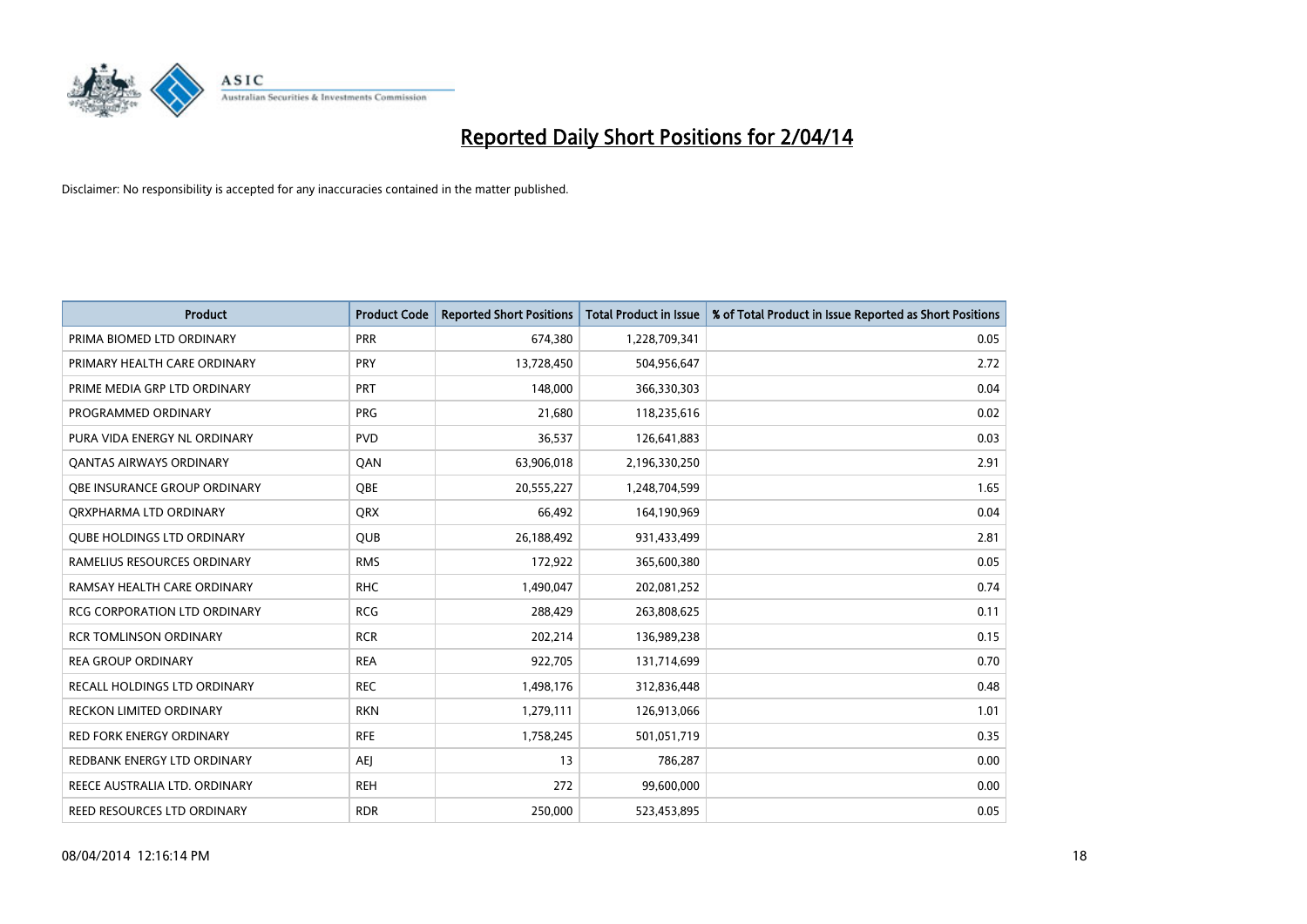

| <b>Product</b>                               | <b>Product Code</b> | <b>Reported Short Positions</b> | <b>Total Product in Issue</b> | % of Total Product in Issue Reported as Short Positions |
|----------------------------------------------|---------------------|---------------------------------|-------------------------------|---------------------------------------------------------|
| <b>REGIS RESOURCES ORDINARY</b>              | <b>RRL</b>          | 24,949,089                      | 499,744,095                   | 4.99                                                    |
| RESMED INC CDI 10:1                          | <b>RMD</b>          | 38,019,111                      | 1,415,926,590                 | 2.69                                                    |
| <b>RESOLUTE MINING ORDINARY</b>              | <b>RSG</b>          | 14,547,334                      | 641,189,223                   | 2.27                                                    |
| RESOURCE EQUIP LTD ORDINARY                  | <b>RQL</b>          | 1,000                           | 251,131,629                   | 0.00                                                    |
| <b>RESOURCE GENERATION ORDINARY</b>          | <b>RES</b>          | 224,301                         | 581,380,338                   | 0.04                                                    |
| <b>RETAIL FOOD GROUP ORDINARY</b>            | <b>RFG</b>          | 4,381,876                       | 144,049,390                   | 3.04                                                    |
| REX MINERALS LIMITED ORDINARY                | <b>RXM</b>          | 1,660,804                       | 216,907,284                   | 0.77                                                    |
| RIDLEY CORPORATION ORDINARY                  | <b>RIC</b>          | 1,938,036                       | 307,817,071                   | 0.63                                                    |
| RIO TINTO LIMITED ORDINARY                   | <b>RIO</b>          | 5,944,081                       | 435,758,720                   | 1.36                                                    |
| ROC OIL COMPANY ORDINARY                     | <b>ROC</b>          | 617,563                         | 686,568,400                   | 0.09                                                    |
| ROYAL WOLF HOLDINGS ORDINARY                 | <b>RWH</b>          | 192,532                         | 100,387,052                   | 0.19                                                    |
| <b>RURALCO HOLDINGS ORDINARY</b>             | <b>RHL</b>          | 1,000                           | 77,291,069                    | 0.00                                                    |
| SAI GLOBAL LIMITED ORDINARY                  | SAI                 | 11,137,107                      | 210,774,480                   | 5.28                                                    |
| SALMAT LIMITED ORDINARY                      | <b>SLM</b>          | 788                             | 159,812,799                   | 0.00                                                    |
| SAMSON OIL & GAS LTD ORDINARY                | SSN                 | 11,128,000                      | 2,547,627,193                 | 0.44                                                    |
| SANDFIRE RESOURCES ORDINARY                  | <b>SFR</b>          | 961,878                         | 155,640,968                   | 0.62                                                    |
| SANTOS LTD ORDINARY                          | <b>STO</b>          | 6,873,594                       | 975,312,895                   | 0.70                                                    |
| SARACEN MINERAL ORDINARY                     | <b>SAR</b>          | 2,354,555                       | 792,784,738                   | 0.30                                                    |
| <b>SCA PROPERTY GROUP STAPLED SECURITIES</b> | <b>SCP</b>          | 46,866,711                      | 648,628,320                   | 7.23                                                    |
| SEEK LIMITED ORDINARY                        | <b>SEK</b>          | 5,866,952                       | 340,384,875                   | 1.72                                                    |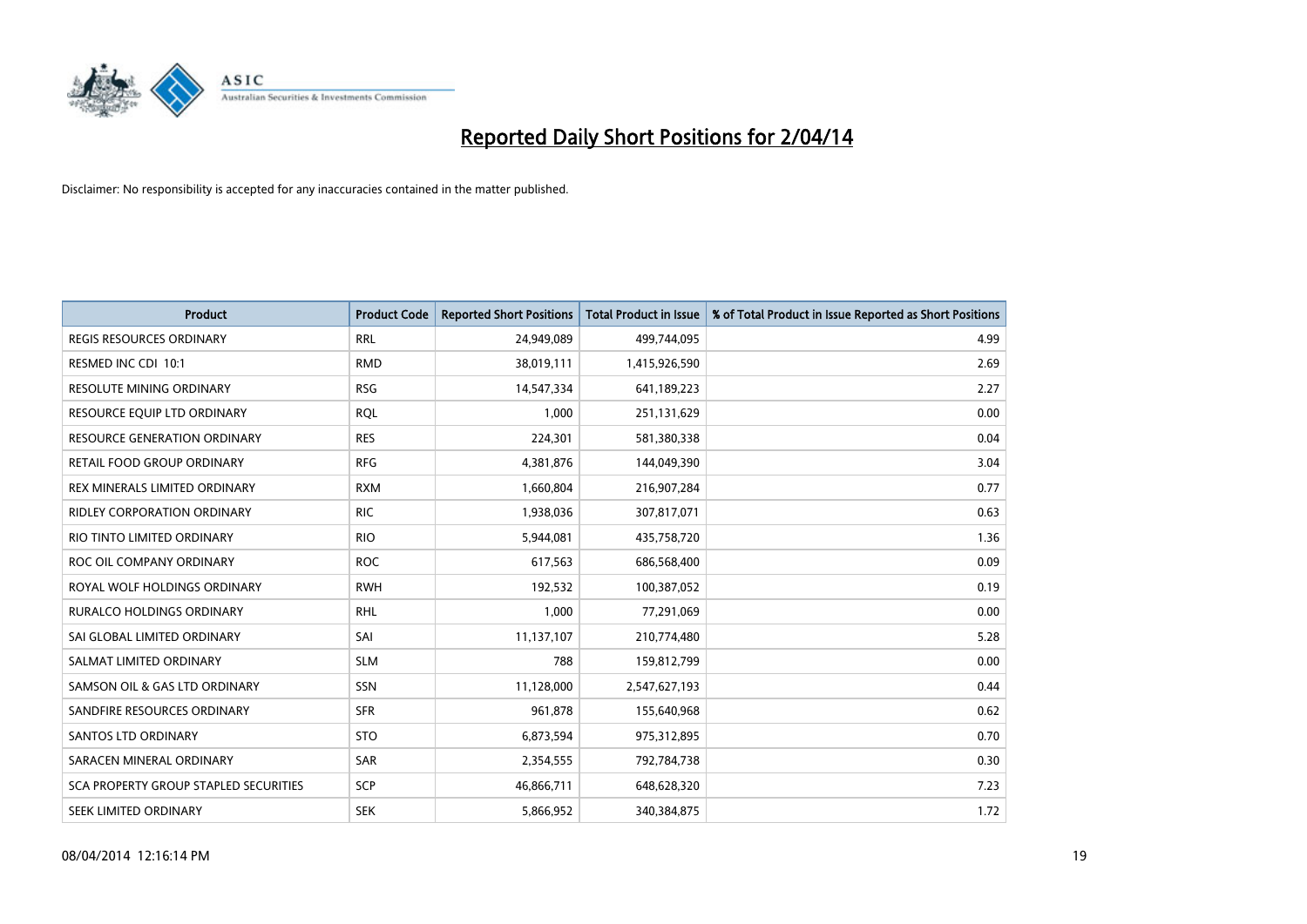

| <b>Product</b>                           | <b>Product Code</b> | <b>Reported Short Positions</b> | <b>Total Product in Issue</b> | % of Total Product in Issue Reported as Short Positions |
|------------------------------------------|---------------------|---------------------------------|-------------------------------|---------------------------------------------------------|
| SELECT HARVESTS ORDINARY                 | SHV                 | 15,095                          | 57,815,720                    | 0.03                                                    |
| SENEX ENERGY LIMITED ORDINARY            | <b>SXY</b>          | 7,392,729                       | 1,145,058,917                 | 0.65                                                    |
| SERVCORP LIMITED ORDINARY                | SRV                 | 26,297                          | 98,432,275                    | 0.03                                                    |
| SERVICE STREAM ORDINARY                  | SSM                 | 30                              | 326,943,570                   | 0.00                                                    |
| SEVEN GROUP HOLDINGS ORDINARY            | <b>SVW</b>          | 257,592                         | 307,356,159                   | 0.08                                                    |
| SEVEN WEST MEDIA LTD ORDINARY            | <b>SWM</b>          | 10,760,550                      | 999,160,872                   | 1.08                                                    |
| SIGMA PHARMACEUTICAL ORDINARY            | <b>SIP</b>          | 8,570,828                       | 1,119,954,243                 | 0.77                                                    |
| SILEX SYSTEMS ORDINARY                   | <b>SLX</b>          | 2,950,386                       | 170,367,734                   | 1.73                                                    |
| SILVER CHEF LIMITED ORDINARY             | SIV                 | 106,487                         | 29,333,629                    | 0.36                                                    |
| SILVER LAKE RESOURCE ORDINARY            | <b>SLR</b>          | 22,395,823                      | 503,233,971                   | 4.45                                                    |
| SIMS METAL MGMT LTD ORDINARY             | SGM                 | 14,718,902                      | 204,468,597                   | 7.20                                                    |
| SINGAPORE TELECOMM. CHESS DEPOSITARY INT | SGT                 | 1,539,579                       | 141,656,570                   | 1.09                                                    |
| SINO GAS ENERGY ORDINARY                 | <b>SEH</b>          | 1,404,408                       | 1,530,457,040                 | 0.09                                                    |
| SIRIUS RESOURCES NL ORDINARY             | <b>SIR</b>          | 11,244,118                      | 261,980,167                   | 4.29                                                    |
| SIRTEX MEDICAL ORDINARY                  | <b>SRX</b>          | 95,398                          | 56,108,439                    | 0.17                                                    |
| SKILLED GROUP LTD ORDINARY               | <b>SKE</b>          | 2,465,652                       | 235,254,496                   | 1.05                                                    |
| SKY NETWORK ORDINARY                     | <b>SKT</b>          | 188,937                         | 389,139,785                   | 0.05                                                    |
| SKYCITY ENT GRP LTD ORDINARY             | <b>SKC</b>          | 507,581                         | 580,016,676                   | 0.09                                                    |
| <b>SLATER &amp; GORDON ORDINARY</b>      | SGH                 | 4,343,878                       | 203,821,542                   | 2.13                                                    |
| SMS MANAGEMENT, ORDINARY                 | <b>SMX</b>          | 2,189,937                       | 70,099,763                    | 3.12                                                    |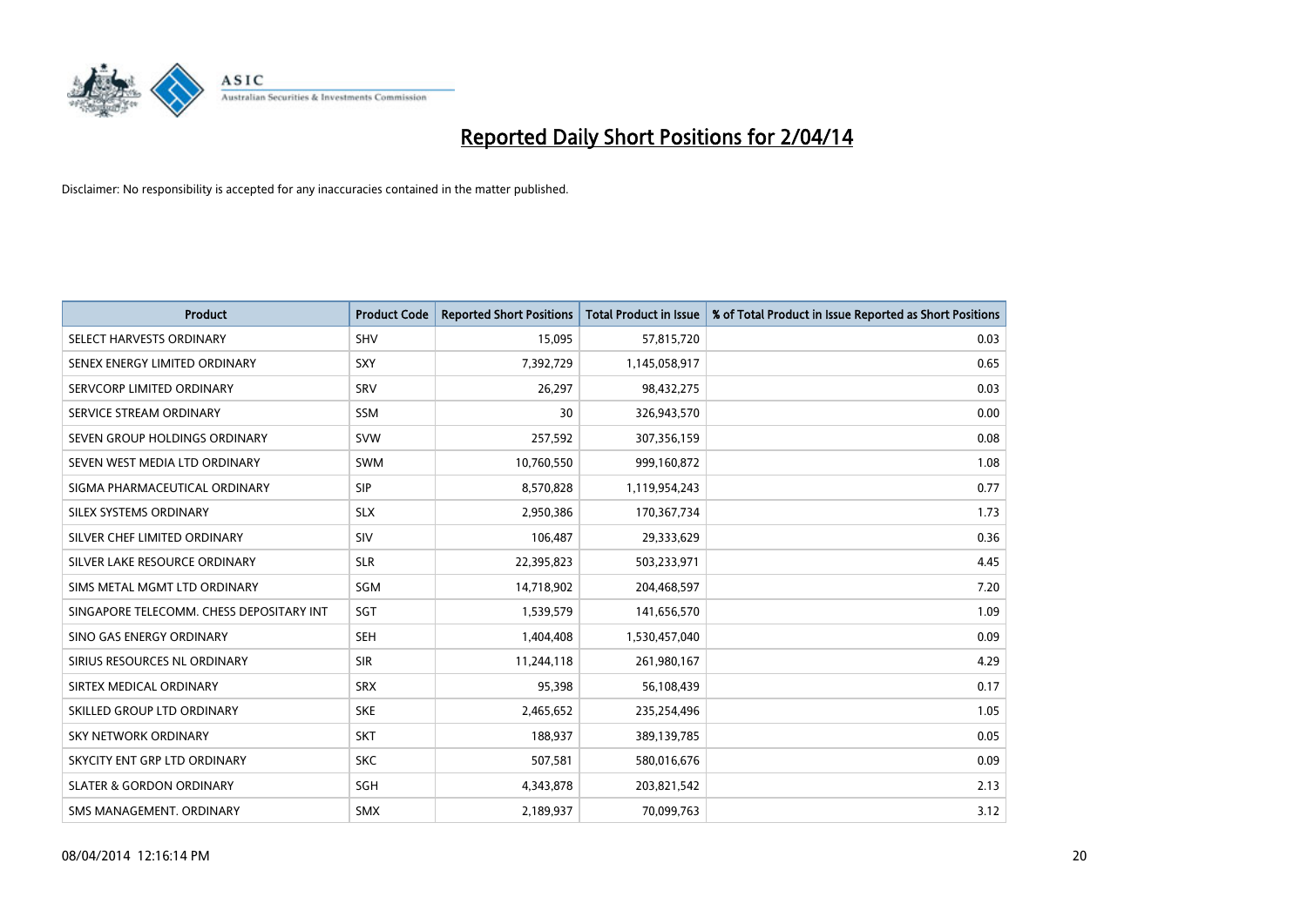

| <b>Product</b>                           | <b>Product Code</b> | <b>Reported Short Positions</b> | <b>Total Product in Issue</b> | % of Total Product in Issue Reported as Short Positions |
|------------------------------------------|---------------------|---------------------------------|-------------------------------|---------------------------------------------------------|
| SONIC HEALTHCARE ORDINARY                | <b>SHL</b>          | 4,203,198                       | 400,786,556                   | 1.05                                                    |
| SOUL PATTINSON (W.H) ORDINARY            | SOL                 | 15,010                          | 239,395,320                   | 0.01                                                    |
| SOUTH BOULDER MINES ORDINARY             | <b>STB</b>          | 1                               | 128,677,826                   | 0.00                                                    |
| SP AUSNET STAPLED SECURITIES             | <b>SPN</b>          | 80,705,117                      | 3,386,607,080                 | 2.38                                                    |
| SPARK INFRASTRUCTURE STAPLED US PROHIBT. | SKI                 | 46,172,524                      | 1,326,734,264                 | 3.48                                                    |
| SPDR 200 FUND ETF UNITS                  | <b>STW</b>          | 35,343                          | 45,026,368                    | 0.08                                                    |
| SPDR 200 RESOURCES ETF UNITS             | <b>OZR</b>          | 18,038                          | 1,601,962                     | 1.13                                                    |
| SPDR SMALL ORDS ETF UNITS                | SSO                 | 142,728                         | 801,304                       | 17.81                                                   |
| SPECIALTY FASHION ORDINARY               | SFH                 | 50,026                          | 192,236,121                   | 0.03                                                    |
| ST BARBARA LIMITED ORDINARY              | <b>SBM</b>          | 30,075,954                      | 488,074,077                   | 6.16                                                    |
| STARPHARMA HOLDINGS ORDINARY             | <b>SPL</b>          | 15,273,956                      | 284,664,680                   | 5.37                                                    |
| STEADFAST GROUP LTD ORDINARY             | <b>SDF</b>          | 1,231,102                       | 500,971,408                   | 0.25                                                    |
| STH CRS ELECT ENGNR ORDINARY             | <b>SXE</b>          | 16,206                          | 161,523,130                   | 0.01                                                    |
| STHN CROSS MEDIA ORDINARY                | SXL                 | 14,290,912                      | 705,246,986                   | 2.03                                                    |
| STOCKLAND UNITS/ORD STAPLED              | SGP                 | 10,557,751                      | 2,326,978,560                 | 0.45                                                    |
| STRAITS RES LTD. ORDINARY                | SRO                 | 28,747                          | 1,217,730,293                 | 0.00                                                    |
| STW COMMUNICATIONS ORDINARY              | SGN                 | 1,188,056                       | 403,828,512                   | 0.29                                                    |
| SUNCORP GROUP LTD ORDINARY               | <b>SUN</b>          | 9,301,251                       | 1,286,600,980                 | 0.72                                                    |
| SUNDANCE ENERGY ORDINARY                 | <b>SEA</b>          | 9,988,040                       | 526,911,724                   | 1.90                                                    |
| SUNDANCE RESOURCES ORDINARY              | <b>SDL</b>          | 85,725,117                      | 3,079,369,367                 | 2.78                                                    |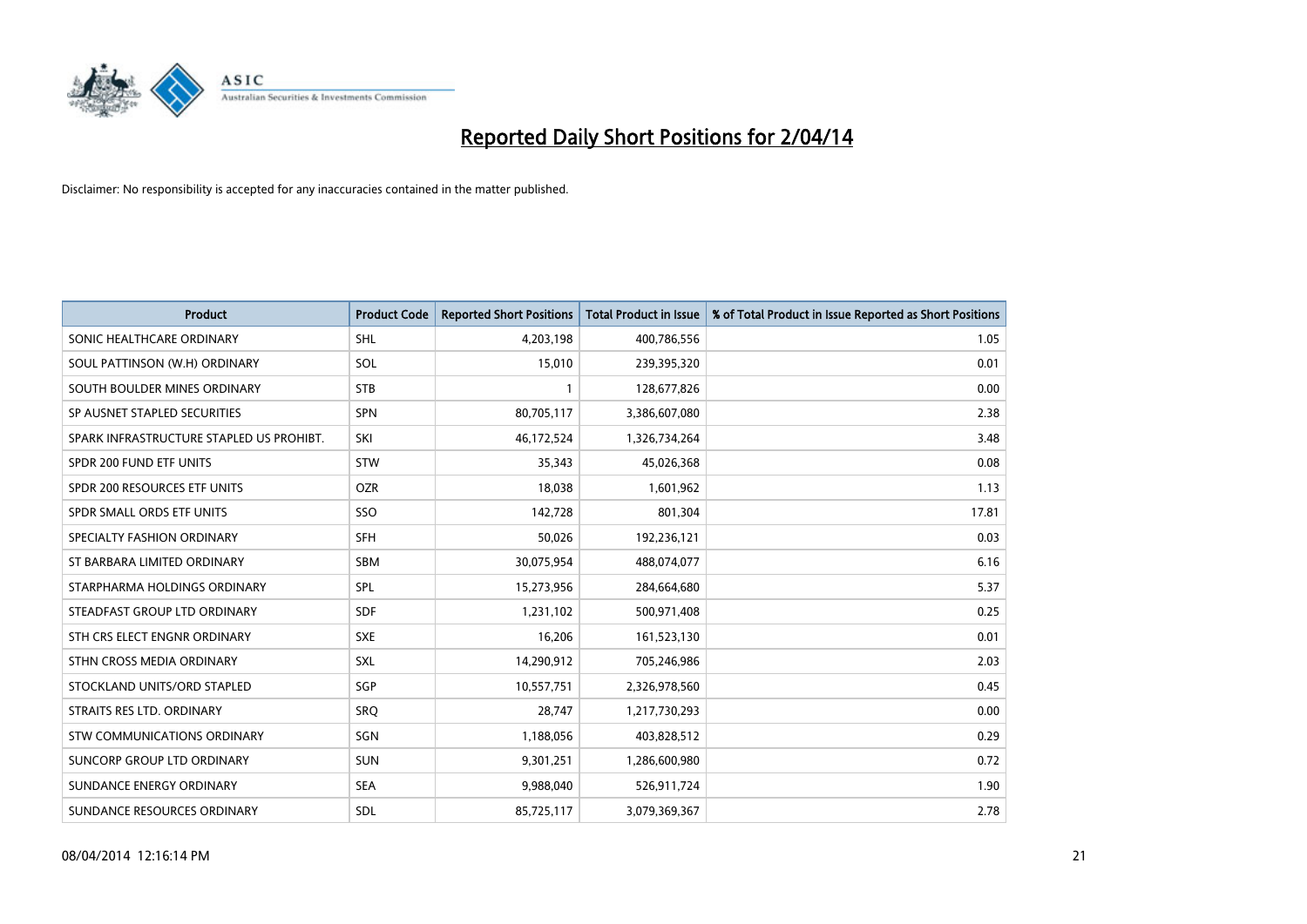

| <b>Product</b>                       | <b>Product Code</b> | <b>Reported Short Positions</b> | <b>Total Product in Issue</b> | % of Total Product in Issue Reported as Short Positions |
|--------------------------------------|---------------------|---------------------------------|-------------------------------|---------------------------------------------------------|
| SUNLAND GROUP LTD ORDINARY           | <b>SDG</b>          | 51,881                          | 181,710,087                   | 0.03                                                    |
| SUPER RET REP LTD ORDINARY           | SUL                 | 3,972,869                       | 196,731,620                   | 2.02                                                    |
| SYD AIRPORT STAPLED US PROHIBIT.     | <b>SYD</b>          | 14,947,738                      | 2,216,216,041                 | 0.67                                                    |
| SYRAH RESOURCES ORDINARY             | <b>SYR</b>          | 4,418,881                       | 162,385,614                   | 2.72                                                    |
| <b>TABCORP HOLDINGS LTD ORDINARY</b> | <b>TAH</b>          | 18,514,696                      | 762,954,019                   | 2.43                                                    |
| TANAMI GOLD NL ORDINARY              | <b>TAM</b>          | 1,101                           | 1,175,097,046                 | 0.00                                                    |
| TAP OIL LIMITED ORDINARY             | <b>TAP</b>          | 54.866                          | 242,237,221                   | 0.02                                                    |
| TASSAL GROUP LIMITED ORDINARY        | <b>TGR</b>          | 171,894                         | 146,507,029                   | 0.12                                                    |
| <b>TATTS GROUP LTD ORDINARY</b>      | <b>TTS</b>          | 11,752,987                      | 1,417,117,821                 | 0.83                                                    |
| <b>TECHNOLOGY ONE ORDINARY</b>       | <b>TNE</b>          | 366,346                         | 307,751,455                   | 0.12                                                    |
| TELECOM CORPORATION ORDINARY         | <b>TEL</b>          | 15,238,531                      | 1,824,369,462                 | 0.84                                                    |
| <b>TELSTRA CORPORATION, ORDINARY</b> | <b>TLS</b>          | 9,229,730                       | 12,443,074,357                | 0.07                                                    |
| TEN NETWORK HOLDINGS ORDINARY        | <b>TEN</b>          | 153,999,354                     | 2,630,984,596                 | 5.85                                                    |
| TERANGA GOLD CORP CDI 1:1            | <b>TGZ</b>          | 174,592                         | 107,748,431                   | 0.16                                                    |
| TFS CORPORATION LTD ORDINARY         | <b>TFC</b>          | 700,006                         | 282,157,408                   | 0.25                                                    |
| THE REJECT SHOP ORDINARY             | <b>TRS</b>          | 1,920,984                       | 28,826,248                    | 6.66                                                    |
| TIGER RESOURCES ORDINARY             | TGS                 | 138,161                         | 803,311,695                   | 0.02                                                    |
| TITAN ENERGY SERVICE ORDINARY        | <b>TTN</b>          | 3,255                           | 49,021,963                    | 0.01                                                    |
| TOLL HOLDINGS LTD ORDINARY           | <b>TOL</b>          | 34,967,132                      | 717,133,875                   | 4.88                                                    |
| TOX FREE SOLUTIONS ORDINARY          | <b>TOX</b>          | 2,355,979                       | 133,252,359                   | 1.77                                                    |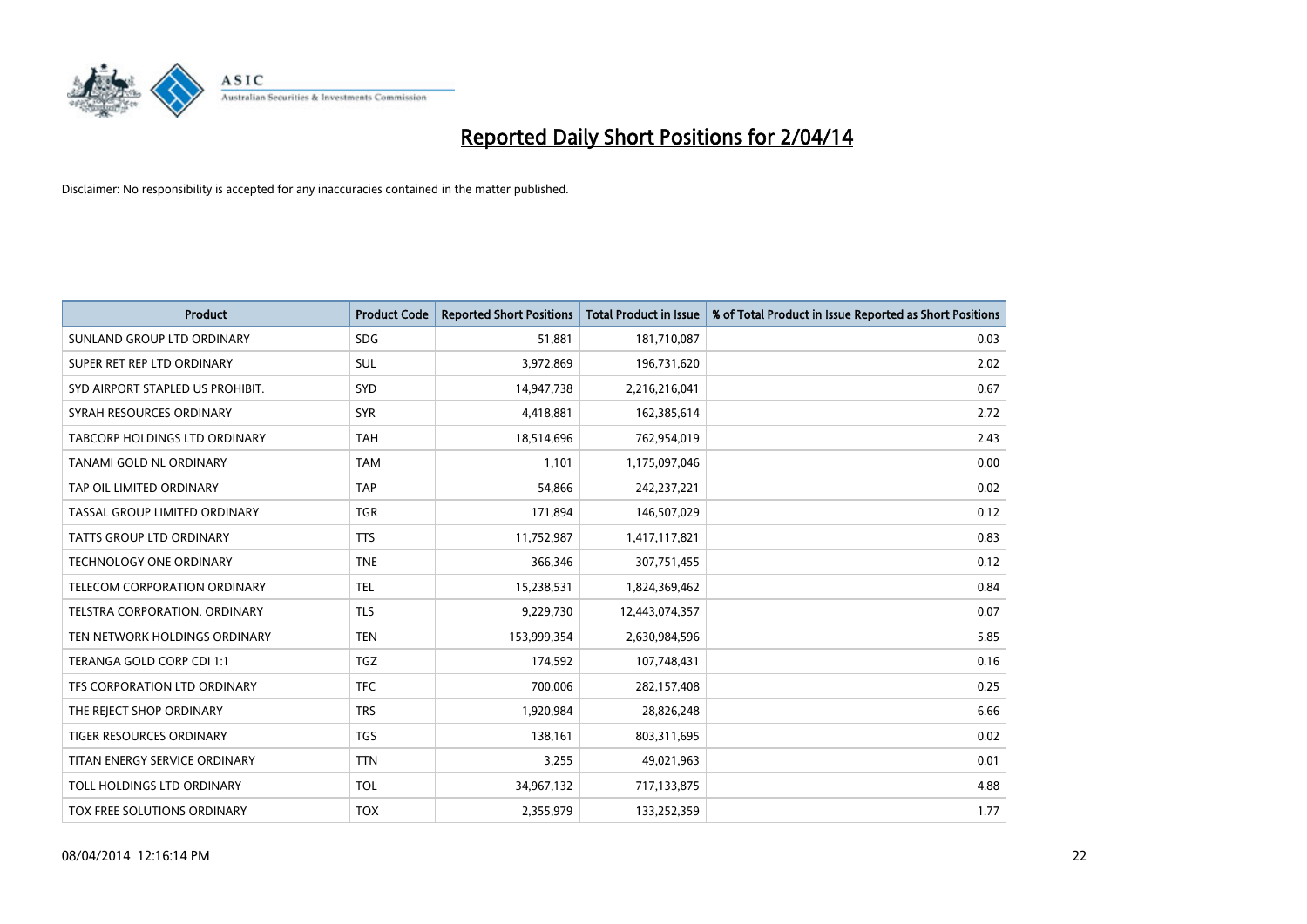

| <b>Product</b>                        | <b>Product Code</b> | <b>Reported Short Positions</b> | <b>Total Product in Issue</b> | % of Total Product in Issue Reported as Short Positions |
|---------------------------------------|---------------------|---------------------------------|-------------------------------|---------------------------------------------------------|
| TPG TELECOM LIMITED ORDINARY          | <b>TPM</b>          | 2,477,760                       | 793,808,141                   | 0.31                                                    |
| TRADE ME GROUP ORDINARY               | <b>TME</b>          | 1,909,942                       | 396,548,005                   | 0.48                                                    |
| <b>TRANSFIELD SERVICES ORDINARY</b>   | <b>TSE</b>          | 38,266,432                      | 512,457,716                   | 7.47                                                    |
| TRANSPACIFIC INDUST. ORDINARY         | <b>TPI</b>          | 14,625,710                      | 1,578,786,704                 | 0.93                                                    |
| TRANSURBAN GROUP TRIPLE STAPLED SEC.  | TCL                 | 7,553,144                       | 1,491,855,200                 | 0.51                                                    |
| <b>TREASURY GROUP ORDINARY</b>        | <b>TRG</b>          | 12,761                          | 23,070,755                    | 0.06                                                    |
| TREASURY WINE ESTATE ORDINARY         | <b>TWE</b>          | 54,708,958                      | 647,227,144                   | 8.45                                                    |
| TROY RESOURCES LTD ORDINARY           | <b>TRY</b>          | 3,621,359                       | 195,034,997                   | 1.86                                                    |
| TWENTY-FIRST FOX INC A NON-VOTING CDI | <b>FOXLV</b>        | 353,216                         | 20,840,872                    | 1.69                                                    |
| TWENTY-FIRST FOX INC B VOTING CDI     | <b>FOX</b>          | 1,562,351                       | 166,198,478                   | 0.94                                                    |
| UGL LIMITED ORDINARY                  | UGL                 | 22,477,930                      | 166,511,240                   | 13.50                                                   |
| UNILIFE CORPORATION CDI 6:1           | <b>UNS</b>          | 239,545                         | 266,792,322                   | 0.09                                                    |
| UXC LIMITED ORDINARY                  | <b>UXC</b>          | 3,224,407                       | 320,706,487                   | 1.01                                                    |
| <b>VEDA GROUP LTD ORDINARY</b>        | <b>VED</b>          | 7,171,177                       | 842,055,406                   | 0.85                                                    |
| VILLAGE ROADSHOW LTD ORDINARY         | <b>VRL</b>          | 1,391,224                       | 159,498,988                   | 0.87                                                    |
| VIRGIN AUS HLDG LTD ORDINARY          | VAH                 | 61,325,090                      | 3,514,825,734                 | 1.74                                                    |
| VIRTUS HEALTH LTD ORDINARY            | <b>VRT</b>          | 3,408,391                       | 79,722,678                    | 4.28                                                    |
| VISION EYE INSTITUTE ORDINARY         | <b>VEI</b>          | 205,292                         | 160,759,740                   | 0.13                                                    |
| <b>VOCATION LTD ORDINARY</b>          | <b>VET</b>          | 10,926,823                      | 200,000,000                   | 5.46                                                    |
| <b>VOCUS COMMS LTD ORDINARY</b>       | VOC                 | 475,910                         | 92,740,166                    | 0.51                                                    |